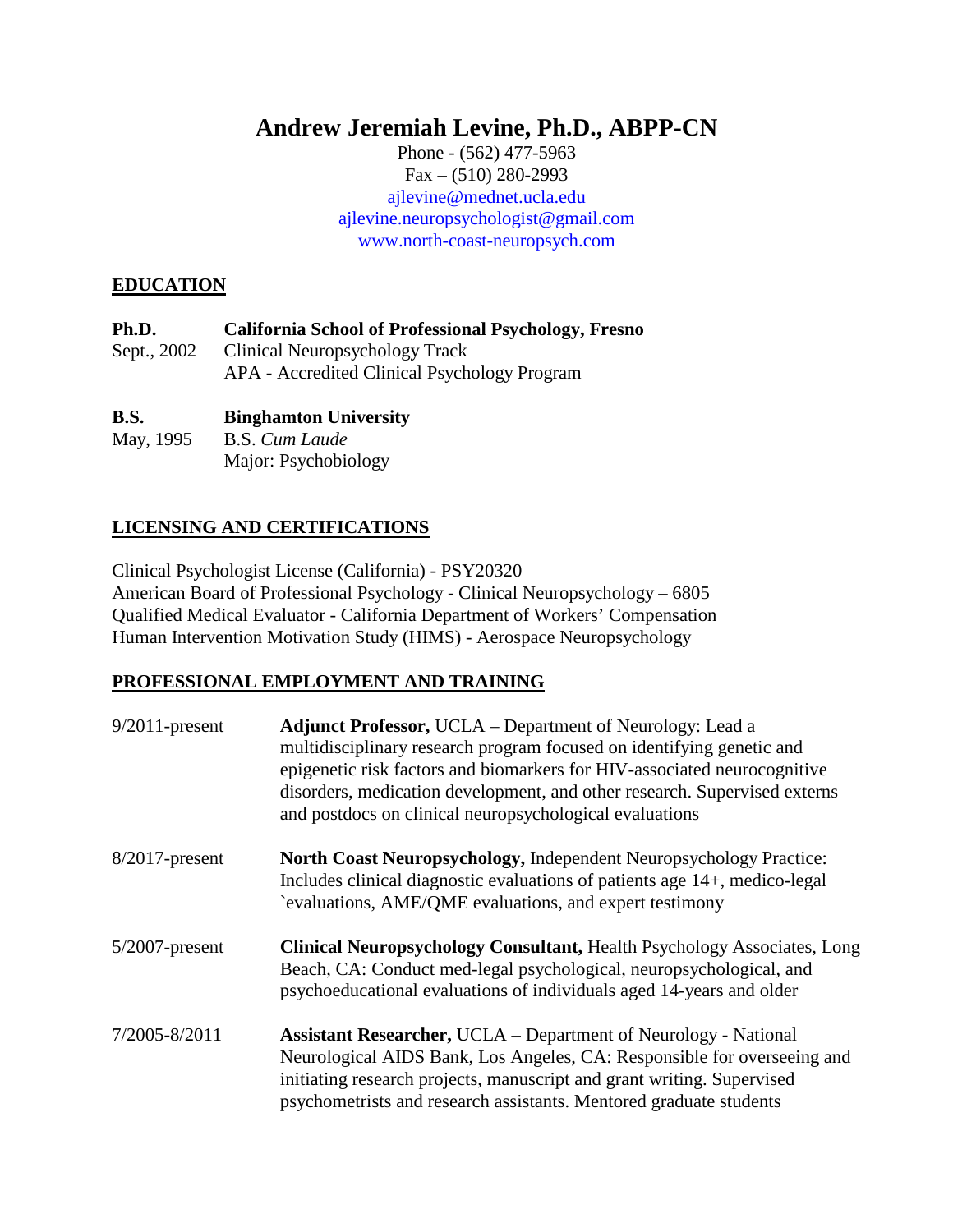| 8/2005-5/2007     | Clinical Neuropsychologist, Pacific Neuroscience Medical Group, Oxnard,<br>CA: Performed neuropsychological evaluations of patients with a variety of<br>neurodegenerative diseases. Provided feedback for patients and families.<br>Conducted neurocognitive assessment with clinical trial participants. |
|-------------------|------------------------------------------------------------------------------------------------------------------------------------------------------------------------------------------------------------------------------------------------------------------------------------------------------------|
| 9/2002-6/2005     | Neuropsychology Postdoctoral Fellowship, UCLA School of Medicine,<br>CA: NIMH-funded fellowship focusing on the study of neuropsychological<br>aspects of HIV-1 infection. Training included clinical assessment of<br>outpatients and didactic curriculum at the UCLA Neuropsychiatric Institute.         |
| 9/2001-8/2002     | Predoctoral Internship, MCP Hahnemann University Hospital,<br>Philadelphia, PA: APA (Division 40) accredited internship in clinical<br>psychology with major emphasis on clinical neuropsychology.                                                                                                         |
| 7/2000-6/2001     | Senior Research Associate II, Veterans Affairs Medical Center-San<br>Francisco, CA: Performed neuropsychological evaluations and structured<br>psychiatric interviews with participants in a NIH-funded study examining<br>effects of alcohol use and HIV-infection on the brain.                          |
| $6/2000 - 6/2001$ | Senior Research Associate II, UCSF-Langley Porter Psychiatric Institute,<br>San Francisco, CA: Performed psychometric evaluations and was responsible<br>for managing a study examining the effects of exogenous hormones on<br>cognitive and behavioral functioning.                                      |
| 7/2000-12/2000    | Neuropsychology Pre-Internship, UCSF/Northern California<br>Comprehensive Epilepsy Center, San Francisco, CA: Pre and post-operative<br>neuropsychological assessment of seizure patients.                                                                                                                 |
| 2/1997-7/1999     | Research Assistant, UCSF-Alzheimer's Disease Center, Fresno, CA:<br>Conducted neuropsychological assessment and post-mortem<br>neuropathological examination of patients with neurodegenerative diseases.                                                                                                  |
| 8/1998-5/1999     | Neuropsychology Trainee - Central Coast Neurobehavioral Center,<br>Atascadero, CA. Neuropsychological assessment. Provided individual and<br>group therapy to individuals with developmental disorders.                                                                                                    |
| 6/1997-6/1998     | Psychology Trainee - Veteran's Administration Medical Center, Fresno,<br>CA. Provided individual and group therapy to individuals dually diagnosed<br>with substance use and other psychiatric illnesses.                                                                                                  |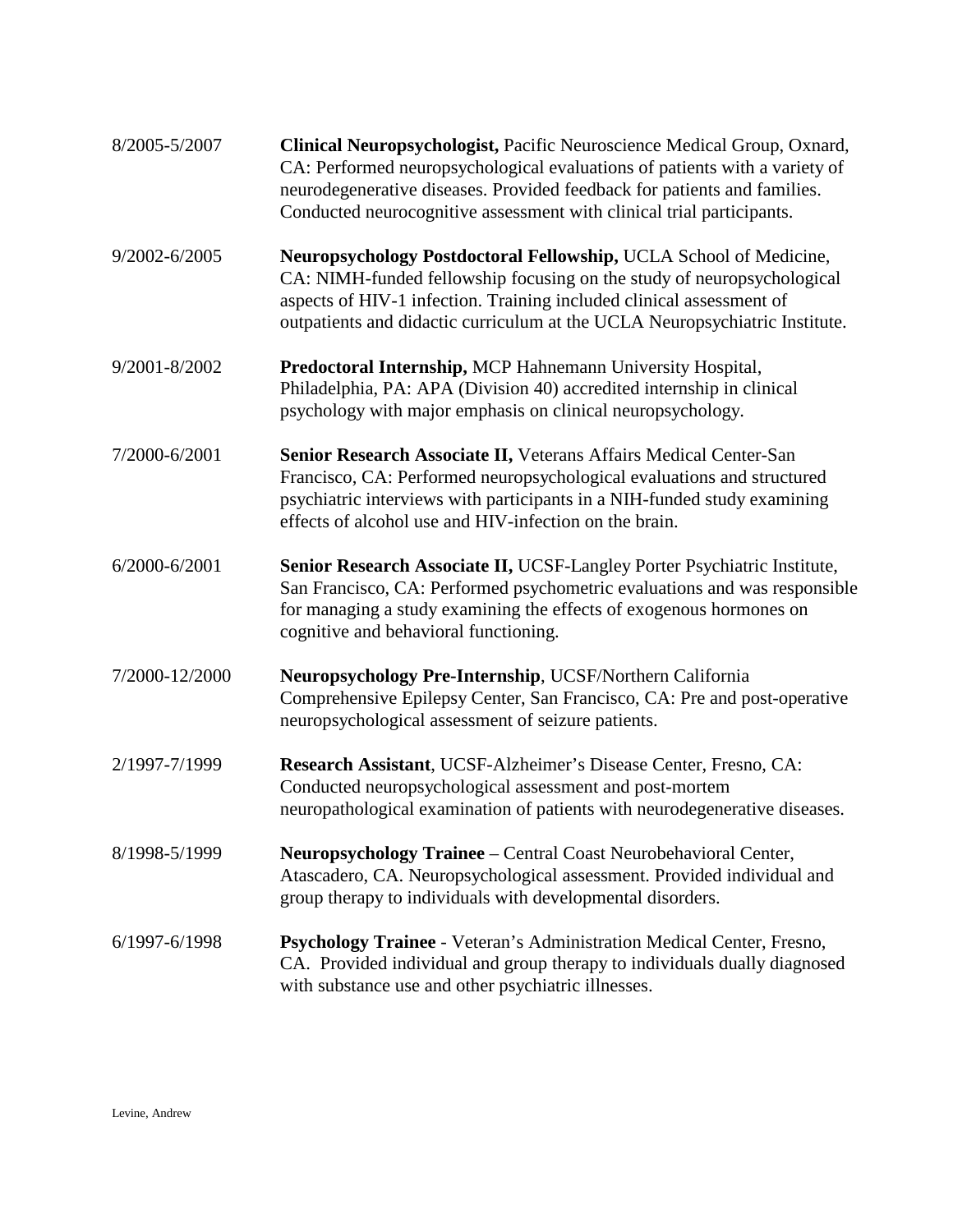#### **TEACHING EXPERIENCE**

| Winter, 2018                | <b>Neurophilosophy</b> (Course – undergraduate)<br>California State University – Dominguez Hills<br>Los Angeles, CA                         |
|-----------------------------|---------------------------------------------------------------------------------------------------------------------------------------------|
| Winters, 2015-2017          | <b>Neurophilosophy</b> (Course – undergraduate)<br>University of California, Los Angeles<br>Los Angeles, CA                                 |
| Fall, 2010                  | <b>Psychodiagnostic Assessment</b> (Course – graduate)<br><b>Alliant International University</b><br>Los Angeles, CA                        |
| Spring, 2006                | Psychological Assessment (Course - undergraduate)<br>Loyola Marymount University<br>Los Angeles, CA                                         |
| Spring, 2004                | <b>Introduction to Psychological Testing (Course - grad and undergraduate)</b><br>California State University, Northridge<br>Northridge, CA |
| Fall, 2003                  | <b>Physiological Psychology</b> (Classes - graduate)<br><b>Fuller Theological Seminary</b><br>Pasadena, CA                                  |
| Summer, 2003                | <b>General Psychology</b> (Course - undergraduate)<br>El Camino College<br>Torrance, CA                                                     |
| September, 2002-<br>Present | Various Neuropsychology-related seminars (Classes - post-graduate)<br><b>UCLA</b> - David Geffen School and Medicine<br>Los Angeles, CA     |

#### **PROFESSIONAL MEMBERSHIP**

American Academy of Clinical Neuropsychology National Academy of Neuropsychology International Neuropsychological Society International Society of Neurovirology American Psychological Society – Division 40 Association for the Scientific Study of Consciousness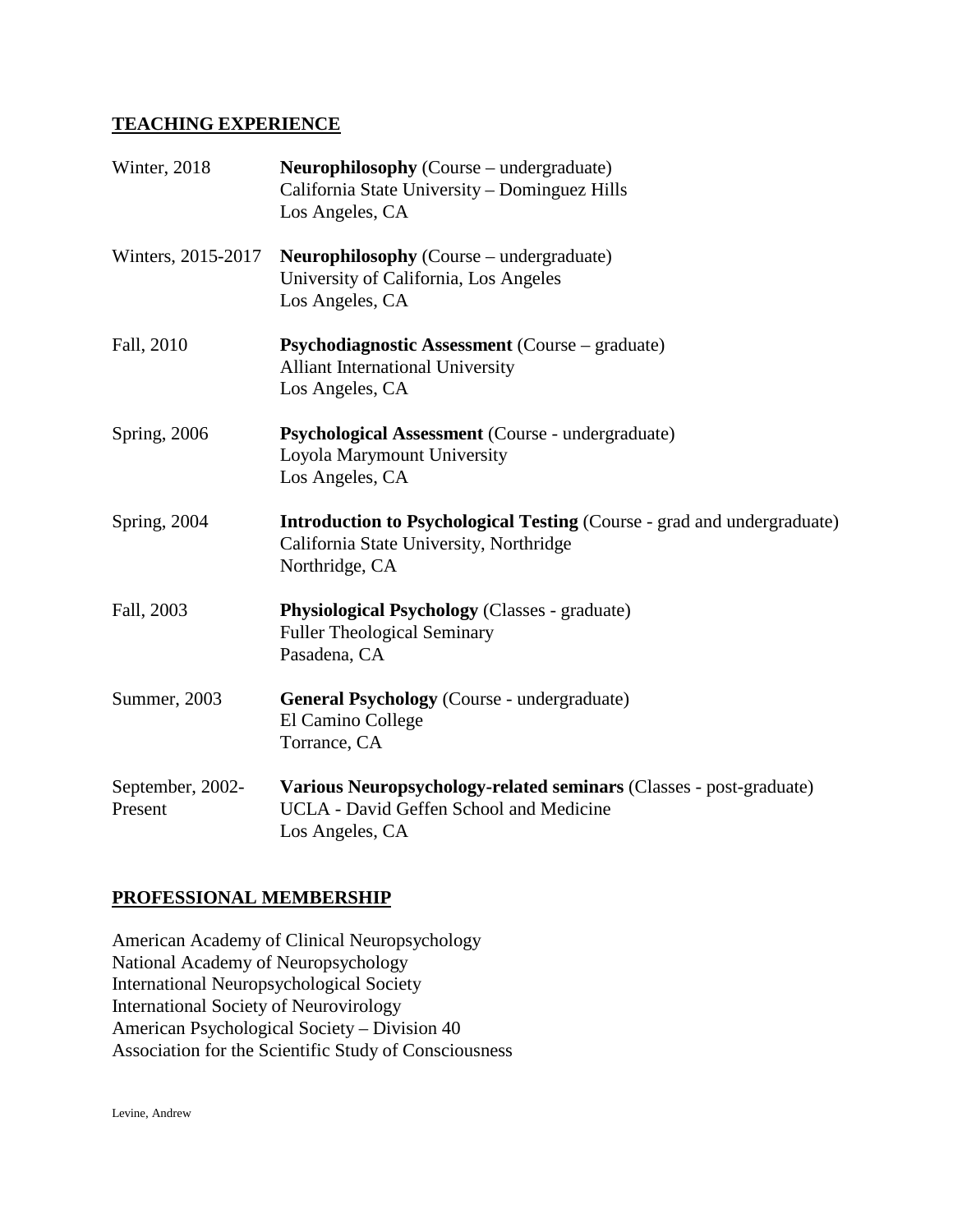#### **FELLOWSHIPS, AWARDS AND HONORS**

1994: Recipient - Undergraduate Research Fellowship in Neuropharmacology–SUNY Stony Brook 2003: Recipient - Tennenbaum Interdisciplinary Center – Creativity Research Initiative Award 2015: Participant - NINDS Clinical Trials Methodology Course – Foundations Track 2019: Student - Psychedelic Therapy & Research Program – California Institute of Integral Studies

#### **JOURNAL REVIEWER**

AIDS & Behavior, AIDS Care, Annals of Neurology, Archives of Clinical Neuropsychology, BioMed Research International, BMC Neurology, BMC Neuroscience, Cerebral Cortex, Clinical Infectious Disease, Current HIV Research, Database, European Journal of Neurology, Expert Opinion on Drug Discovery, Frontiers in CNS Drug Discovery, International Journal of Molecular Sciences, JAIDS, Journal of AIDS & Clinical Research, Journal of Clinical & Experimental Neuropsychiatry , Journal of Clinical Neuroscience, Journal of the International Neuropsychological Society, Journal of Neurochemistry, Metabolic Brain Disease, Neurobehavioral HIV Medicine, Neurology Research International, Neuropsycho-pharmacology, Neuroscience & Biobehavioral Reviews, PLOS-One, Psychology Health & Medicine, The Clinical Neuropsychologist, Therapeutic Advances in Respiratory Disease

| 2004 | Panel reviewer                | Alzheimer's Disease Res. Award-CA Dept. Health Services |
|------|-------------------------------|---------------------------------------------------------|
|      | 2011-Present Invited reviewer | <b>UCSD HNRC Developmental Grants</b>                   |
| 2011 | Invited reviewer              | UCSD-Translational Methamphetamine AIDS Research Ctr    |
| 2011 | Invited reviewer              | Johns Hopkins NIMH Center for Novel Therapeutics        |
| 2012 | <b>Study Section</b>          | NIH: AIDS and AIDS Related Research                     |
| 2013 | <b>Study Section</b>          | NIMH Clinical Neuroscience and Entertainment Software   |
| 2014 | SEP reviewer                  | NIH NeuroAIDS and other End Organ Disease               |
| 2014 | Invited reviewer              | HIV & Drug Use Research Fellowship Program-IAS/NIDA     |
| 2016 | SEP reviewer                  | NIDA Avant-Garde Award Program for HIV/AIDS Research    |
| 2017 | Grant reviewer                | American Academy of Clinical Neuropsychology Foundation |

#### **GRANT REVIEWER/STUDY SECTION MEMBER**

#### **OTHER PROFESSIONAL ACTIVITIES**

2008-2013 Member - National NeuroAIDS Tissue Consortium Neuropsychiatry Working Group 2008-2019 Member - Multi-Center AIDS Cohort Study - Neuropsychology Working Group 2019-Present Member – Combined Cohort Study - Neuropsychology Working Group 2010-Present Work sample reviewer – ABBP/Clinical Neuropsychology 2012-Present Primary Faculty on Neuropsychology of AIDS Fellowship - T32 (MH19535) 2019 Reviewer - FAA HIV Neuropsychological Specifications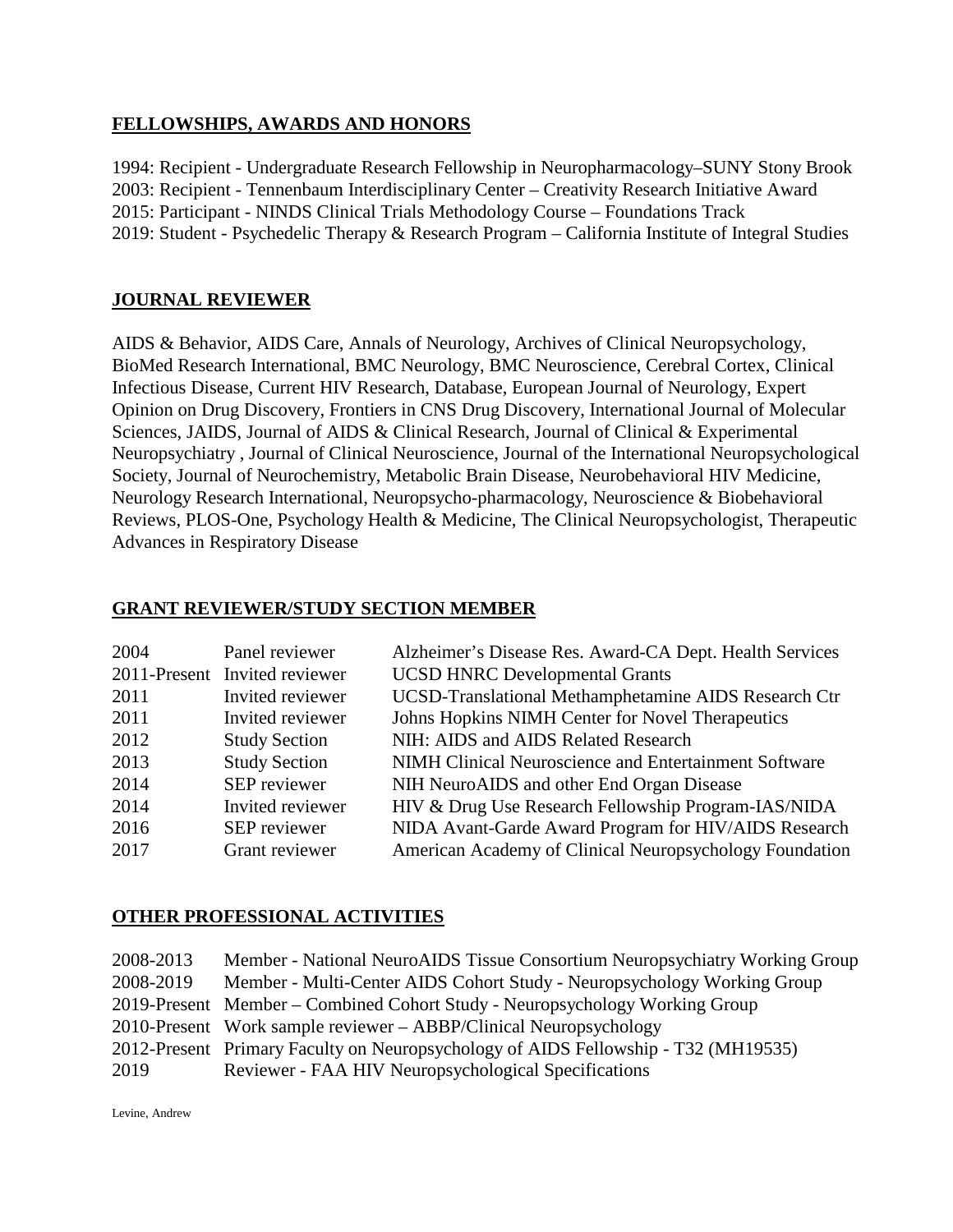#### **JOURNAL PUBLICATIONS**

- 1. **Levine, A**. & Hewett, L. (2003). Estrogen replacement therapy and Frontotemporal Dementia. *Maturitas, 45,* 83-88.
- 2. **Levine, A**., & Battista, M. (2004). Estrogen replacement therapy: Effects on the cognitive functioning and clinical course of women with Alzheimer's disease. *Archives of Clinical Neuropsychology, 19*, 769-78.
- 3. **Levine, A**., Miller, E., Becker, J., Selnes, O., & Cohen, B. (2004). Normative data for determining significance of test-retest differences on eight common neuropsychological instruments. *The Clinical Neuropsychologist, 18(3)*, 373-384.
- 4. **Levine, A.,** & Miller, K. (2005). Hormone Replacement Therapy and the Risk of Developing Dementia. In Expertos Invitados (Invited Experts), *Sociedad Iberoamericana de Informaciόn Cientifica,* Oct. 11, 2005.
- 5. **Levine, A.**, Hinkin, C, Castellon, S., Mason, K., Lam, M., Perkins, A., Robinet, M., Longshore, D., Newton, T., Myers, H., Durvasula, R., & Hardy, D. (2005). Variations in patterns of highly active antiretroviral therapy (HAART) Adherence. *AIDS & Behavior, 9(3),* 355-62.
- 6. **Levine, A.**, Hardy, D., Miller, E., Castellon, S., Longshore, D., and Hinkin, C. (2006). The effect of recent stimulant use on sustained attention in HIV-infected adults. *Journal of Clinical and Experimental Neuropsychology, 28*, 29-42.
- 7. **Levine, A.**, Hinkin, C, Marion, S., Keuning, A., Castellon, S., Lam, M., Robinet, M., Longshore, D., Newton, T., Myers, H., & Durvasula, R. (2006). Adherence to antiretroviral medications in HIV: differences in data collected via self-report and electronic monitoring. *Health Psychology, 25(3)*, 329-35*.*
- 8. Hardy, D., Hinkin, C., **Levine, A**., Castellon, S., Lam, M., & Mason, K. (2006). Risky Decision Making Assessed with the Gambling Task in Adults with HIV. *Neuropsychology, 20*, 355-360.
- 9. Hinkin, C.H., Barclay, T.R., Castellon, S.A., **Levine, A.J.**, Durvasula, R.S., Marion, S.D., Myers, H. & Longshore, D. (2007). Drug use and medication adherence among HIV-1 infected individuals. *AIDS & Behavior, 11*, 185-194.
- 10. Barclay, T.R., Hinkin, C.H., Mason, K.I., Reinhard, M.J., Marion, S.D., **Levine, A.J.**, & Castellon, S.A. (2007). Age-associated predictors of medication adherence in HIV+ adults: Health beliefs, self-efficacy, and neurocognitive status. *Health Psychology, 26(1)*, 40-9
- 11. **Levine, A.J.**, Hardy, D.J., Barclay, T.R., Cole, M.A., Reinhard, M.J., & Hinkin, C.H. (2007). Elements of Attention in HIV-infected adults: evaluation of an existing model. *Journal of Clinical and Experimental Neuropsychology, 12*, 1-10.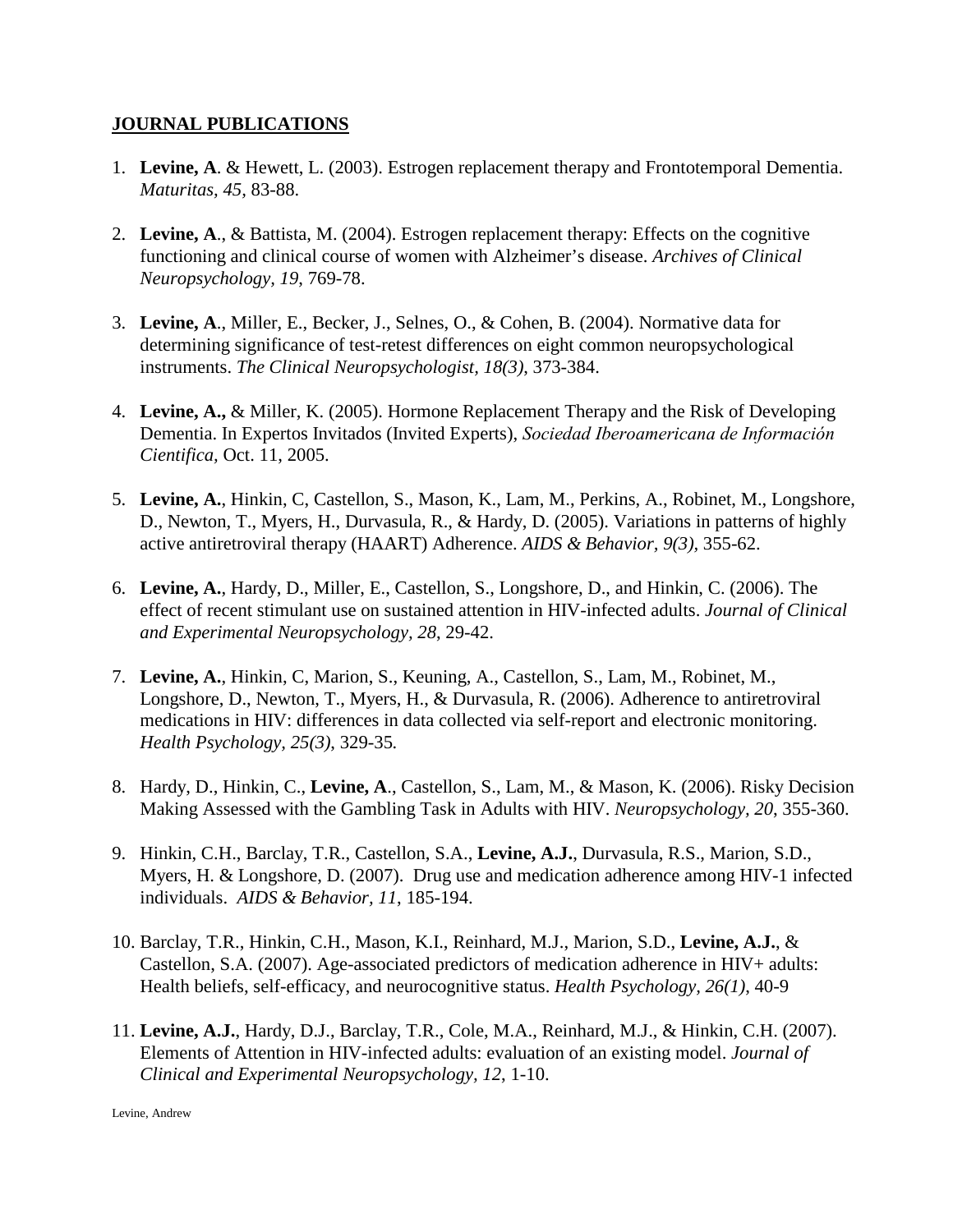- 12. Rohit, M., **Levine, A.J.**, Hinkin, C.H., Abramyan, S., Saxton, E., Valdes-Sueiras, M., & Singer, E. (2007). Education correction using years in school or reading grade-level equivalent?: Comparing the accuracy of two methods in diagnosing HIV-associated neurocognitive impairment. *Journal of the International Neuropsychological Society, 14*, 1-9.
- 13. Reinhard, M.J., Hinkin, C.H., Barclay, T.R., **Levine, A.J.**, Marion, S., Castellon, S.A., Longshore, D., Newton, T., Durvasula, R.S., Lam, M.N., & Myers, H. (2007). Discrepancies between self-report and objective measures for stimulant drug use in HIV: Cognitive, medication adherence and psychological correlates. *Addictive Behaviors, 32(12)*, 2727-2736.
- 14. **Levine, A.J.**, Hinkin, C.H., Miller, E., Becker, J., Selnes, O.A., & Cohen, B.A. for the Multicenter AIDS Cohort Study. (2007). The generalizability of test/retest data derived from a non-clinical sample for detecting change among two HIV+ cohorts. *Journal of Clinical and Experimental Neuropsychology 29(6)*, 669-678.
- 15. **Levine, A.,** Miller, K., Singer, E., & Sutton, J. (2008). Hormone Replacement Therapy and Risk for Neurodegenerative Diseases. *Sociedad Iberoamericana de Informaciόn Cientifica*
- 16. Hinkin, C.H., Castellon, S.A., **Levine, A.J.**, & Barclay, T.R. (2008). Neurocognitive Performance in Individuals Co-Infected with HIV & Hepatitis C. *Journal of Addictive Diseases, 27(2)*, 11-17.
- 17. **Levine, A.J.**, Hinkin, C.H., Ando, K., Santangelo, G., Martinez, M., Valdes-Sueiras, M., Saxton, E., Mathisen, G., Commins, D., Wiley, D., Moe, A., Farthing, C., & Singer, E. (2008). An exploratory study of long-term neurocognitive outcomes following recovery from opportunistic brain infections in HIV+ adults. *Journal of Clinical and Experimental Neuropsychology, 30 (7),* 836-843
- 18. Shapshak, P., Rodriguez, H.E., Kayathri , R., **Levine, A.**, Chiappelli, F., & Minagar, A. (2008). Alzheimer's disease and HIV-associated dementia related genes. I. Location and Function. *Bioinformation, 2(8)*, 348-57.
- 19. Hardy, D., Castellon, S., Hinkin, C., **Levine, A**., Lam, M. (2008). Sensation seeking and visual selective attention in adults with HIV/AIDS. *AIDS & Behavior, 12 (6)*, 930-934.
- 20. Shapshak, P., Chiappelli, F., Commins, D., Singer, E., **Levine, A.J.**, Kangueane, P., Somboonwit, C., Minagar, A., & Pellionisz, A.J. (2008). Molecular Epigenetics, Chromatin, and NeuroAIDS/HIV. II. Translational Implications, *Bioinformation, 3(1)*, 53-57.
- 21. **Levine, A.J.**, Singer, E.J., & Shapshak, P. (2009). The role of host genetics in the susceptibility to HIV-associated neurocognitive disorders. *AIDS & Behavior, 13,* 118–132.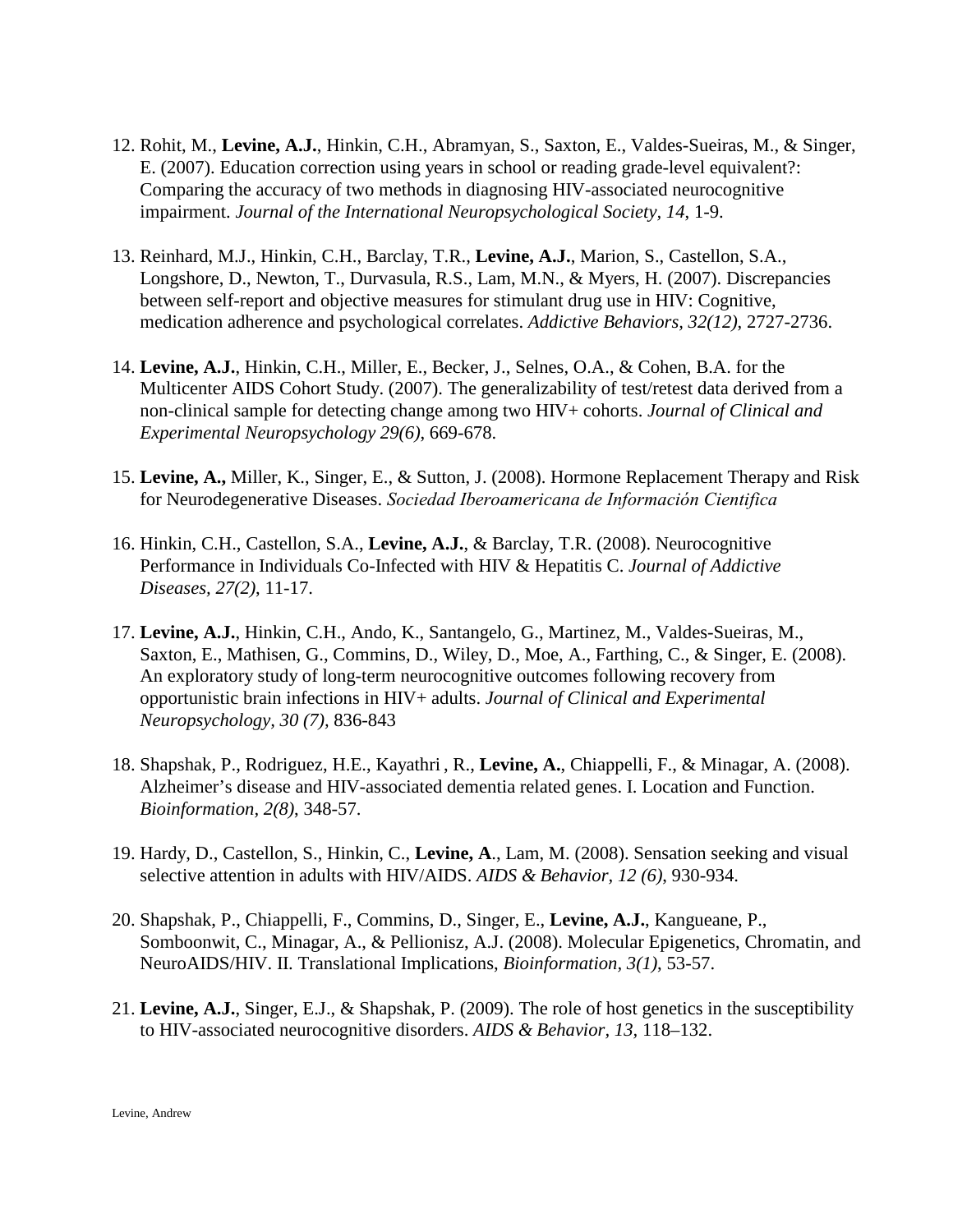- 22. **Levine, A.J.**, Singer, E.J., Sinsheimer, J.S., Hinkin, C.H., Papp, J., Dandekar, S., Giovanelli, A., & Shapshak, P. (2009). CCL3 genotype and current depression increase risk for HIV-associated dementia. *Neurobehavioral HIV Medicine,* 1: 1-7
- 23. Shapshak, P., Somboonwit, C., Drumright, N., Frost, S., Tellinghuisen, T., Scott, W., Duncan, R., McCoy, C., Page, J.B., Giunta, B., Fernandez, F., Commins, D., Singer, E., **Levine, A.**, Minagar, A., Oluwadara, O., Kotila, T., Chiappelli, F., & Sinnott, J.T. (2009). Molecular and contextual markers of HCV and drug abuse. *Molecular Diagnosis and Therapy, 13(3).* 153-179.
- 24. Singer, E.J., Valdes Sueiras, M., Commins, D., & **Levine, A.** (2010). Neurologic Presentations of AIDS. *Neurologic Clinics of North America,* 28(1):253-75.
- 25. Ettenhofer, M., Foley, J., Behdin, N., **Levine, A.**, Catellon, S., and Hinkin, C. (2010). Reaction Time Variability in HIV+ Individuals. *Archives of Clinical Neuropsychology*. 25(8):791-8
- 26. Shapshak, P., Kangueane, P., Fujimura, R.K., Commins, D., Chiappelli, F., Singer, E.J., **Levine, A.J.**, Minagar, A., Novembre, F.J., Somboonwit, C., Nath, A., & Sinnott, J. (2011). Editorial NeuroAIDS Review. *AIDS*. 25(2):123-41
- 27. Sowmya, G., Shamini, G., Anita, S., Sakharkar, M., Mathura, V., Rodriguez, H., **Levine, A.**, Singer, E., Commins, D., Somboonwit, C., Sinnott, J., Sidhu, H., Rajaseger, G., Pushparaj, P., Kangueane, P., & Shapshak, P. (2011). HIV-1 envelope accessible surface and polarity: clade, blood, and brain. *Bioinformation* 6(2): 48-57
- 28. Shapshak, P., Duncan, R., Duran, E.M., Farinetti, F., Minagar, A., Commins, D., Rodriguez, H., Chiappelli, F., Kangueane, P., **Levine, A.J.**, Singer, E., Somboonwit, C., & Sinnott, J.T. (2011). HIV-associated dementia and HIV encephalitis gene expression in microdissected neurons**.** *Neurobehavioral HIV Medicine* 3, 53–78
- 29. Shapshak, P., Duncan, R., Kangueane, P., Somboonwit, C., Sinnott, J., Commins, D., Singer, E., & **Levine, A.** (2011). HIV associated dementia and HIV encephalitis II: Genes on chromosome 22 expressed in individually microdissected *Globus pallidus* neurons (Preliminary analysis). Bioinformation 6(5), 183-186
- 30. **Levine, A.J.**, Palomo, M., Hinkin, C.H., Valdes-Sueiras, M., Lopez, E., Mathisen, G., Donovan, S. & Singer, E.J. (2011). A comparison of screening batteries in the detection of neurocognitive impairment in HIV-infected monolingual Spanish Speakers. *Neurobehavioral HIV Medicine,* 3, 79-86
- 31. Shapshak. P., Somboonwit, C., Sinnott, J.T., Commins, D., Singer, E., & **Levine, A.** (2011). Gene-chromosome locations of neuropsychiatric diseases. *Bioinformation* 7(7), 366-8
- Levine, Andrew 32. **Levine, A.J.**, Sinsheimer, J.S., Bilder, R., Shapshak, P., & Singer, E.J. (2012). Functional polymorphisms in dopamine-related genes: Effect on neurocognitive functioning in HIV+ adults. *Journal of Clinical and Experimental Neuropsychology.* 34(1):78-91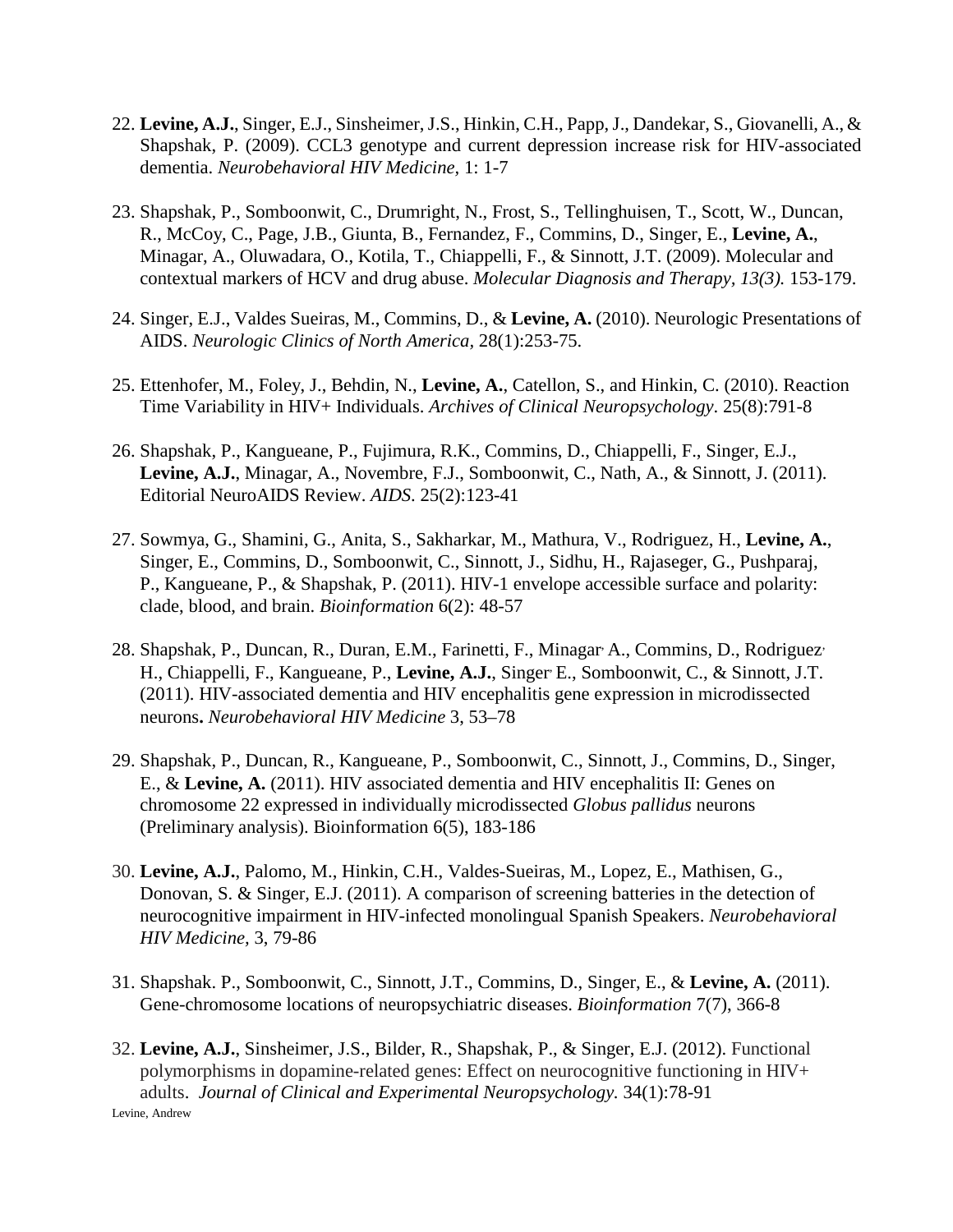- 33. Dye, R., Miller, K., Singer, E., & **Levine, A.J.** Hormone replacement therapy and risk for neurodegenerative disease. (2012). *International Journal of Alzheimer's disease.* Volume 2012, doi:10.1155/2012/258454.
- 34. **Levine, A.J.**, Service, S., Miller, E.N., Reynolds, S.M., Singer, E.J., Shapshak, P., Martin E.M., Sacktor, N., Becker, J.T., Jacobson, L.P., Thompson, P., & Freimer, N. (2012). Genome-wide association study of neurocognitive impairment and dementia in HIV-infected adults. *American Journal of Medical Genetics- Part B: Neuropsychiatric Genetics.* 159B(6): 669-83
- 35. Gelman, B.B., Chen, T., Lisinicchia, J.G., Soukup, V.M., Carmical, R.S., Starkey, J.M., Masliah, E., Commins, D.L., Brandt, D., Grant, I., Singer, E.J., **Levine, A.J.**, Miller, J., Luxon, B.A., & Morgello, S. The National NeuroAIDS Tissue Consortium. (2012). Brain Gene Array: Two types of HIV-associated neurocognitive impairment. *PLoS ONE.* 7(9)
- 36. Soontornniyomkij, V., Moore, D.J., Gouaux, B., Soontornniyomkij, B., Tatro, E.T., Umlauf, A., Masliah, E., **Levine, A.J.**, Singer, E.J., Vinters, H.V., Gelman, B.B., Morgello, S., Cherner, M., Grant, I., & Achim, C.L. (2012). Cerebral β-amyloid deposition predicts HIVassociated neurocognitive disorders in APOE ε4 carriers. *AIDS. 26(18):2327-35*
- 37. Panos, S.E., Hinkin, C.H., Singer, E.J., Thames, A.D., Patel, S., Sinsheimer, J.S., Del Re, A.C., Valdes- Sueiras, M., & **Levine, A.J.** (2013). Apolipoprotein-E genotype and human immunodeficiency virus-associated neurocognitive disorder: the modulating effects of older age and disease severity. *Neurobehavioral HIV Medicine, 5, 11-22*
- 38. **Levine, A.J.**, Miller, J.A., Shapshak, P., Gelman, B., Singer, E.J., Hinkin, C.H., Commins, D., Morgello, S., Grant, I., & Horvath, S. (2013). Systems analysis of human brain gene expression: mechanisms for HIV-associated neurocognitive impairment and common pathways with Alzheimer's disease. *BMC Medical Genomics, 6 (4). DOI: 10.1186/1755- 8794-6-4*
- 39. **Levine, A.J.**, Horvath, S., Miller, E.N., Singer, E.J., Shapshak, P., Baldwin, G.C., Martinez-Maza, O., Witt, M.D., & Langfelder, P. (2013). Transcriptome analysis of HIV-infected peripheral blood monocytes: gene transcripts and networks associated with neurocognitive functioning. *Journal of Neuroimmunology. 265, 96–105*
- 40. **Levine, A.J.**, Horvath, S., & Panos, E.S. (2014). Genetic, transcriptomic, and epigenetic studies of HIV-associated neurocognitive disorder. *Journal of Acquired Immune Deficiency Syndromes. 65, 481–503*
- 41. **Levine, A.J.**, Reynolds, S., Cox, C., Miller, E.N., Sinsheimer, J.S., Becker, J.T., Martin, E., & Sacktor, N., for the Neuropsychology Working Group of the Multicenter AIDS Cohort Study. (2014). The longitudinal and interactive effects of HIV status, stimulant use, and host genotype on neurocognitive functioning. *Journal of NeuroVirology*. *20(3), 243-257*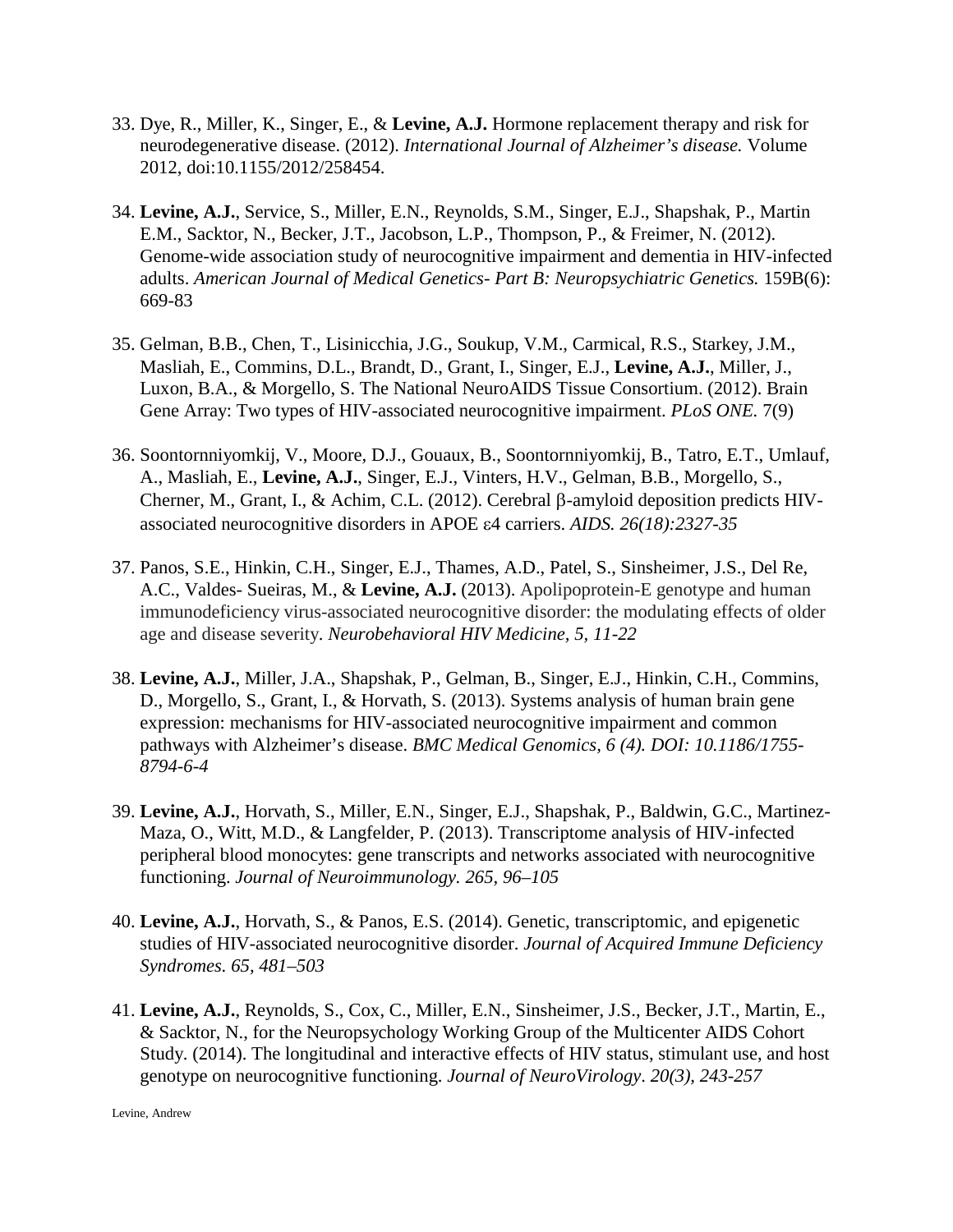- 42. Kallianpur, A.R. & **Levine, A.J.** (2014). Host Genetic Factors Predisposing to HIV-Associated Neurocognitive Disorder. *Current HIV/AIDS Reports, 11(3), 336-52*
- 43. Becker, J.T., Kingsley, L., Molsberry, S., Reynolds, S., Aranow, A., **Levine, A.J.**, Martin, E., Miller, E., Munro, C.A., Ragin, A., Sacktor, N., & Selnes, O. (2015). Cohort Profile: Recruitment cohorts in the neuropsychological substudy of the Multicenter AIDS Cohort Study. *International Journal of Epidemiology, 44(5): 1506–1516.*
- 44. Becker, J.T., Martinson, J.J., Penugonda, S., Kingsley, L., Molsberry, S., Wolinsky, S., Reynolds, S., Aronow, A., **Levine, A.**, Martin, E., Miller, E.N., Munro, C.A., Ragin, A., and Sacktor, N. (2015). No association between ApoE alleles, HIV infection, age, neuropsychological outcome or death. *Journal of NeuroVirology*, 21 (1), 24-31
- 45. Fogel, G.B., Lamers, S.L., **Levine, A.J.**, Valdes-Sueiras, M., Hinkin, C., McGrath, M.S., Shapshak, P., & Singer, E.J. (2015). Factors Related to HIV-Associated Neurocognitive Impairment Differ With Age. *Journal of NeuroVirology*, 21(1), 56-65
- 46. Molsberry, S.A., Lecci, F., Kingsley, L., Junker, B., Reynolds, S., Goodkin, K., **Levine, A.J.,**  Martin, E., Miller, E.n., Munro, C.A., Ragin, A., Sacktor, N., & Becker, J.T. (2015). Mixed Membership Models Identify Risk Factors to Trajectories for Cognitive Impairment in the Multicenter AIDS Cohort Study. *AIDS, 29(6), 713-21*
- 47. Thames, A.D., Briones, M.S., Magpantay, L.I., Martinez-Maza, O., Singer, E.J., Hinkin, C.H., Morgello, S., Gelman, B., Moore, D.J., Heizerling, K., & **Levine, A.J.** (2015). The role of CCL2 genotype and cerebrospinal fluid CCL2 in neurocognition among HIV-infected patients. *AIDS, 29 (12), 1483-1491*
- 48. Horvath, S., & **Levine, A.J.** (2015). HIV-1 viremia accelerates age according to the epigenetic clock. *Journal of Infectious Disease*, *212(10), 1563-73*
- 49. **Levine, A.J.,** Quach, A., Moore, D.J., Achim, C.L., Soontornniyomkij, V., Masliah, E., Singer, E.J., Gelman, B., Nemanim, N., & Horvath, S. (2016). Accelerated epigenetic aging in brain is associated with pre-mortem HAND. *Journal of NeuroVirology. 22(3), 366-375*
- 50. Rossi, F., Li, X., Silver, B., Jacobson, L., Margolick, J., **Levine, A.J.**, & Viscidi, R. (2015). BK virus capsid antibodies are associated with protection against subsequent development of PML in HIV-infected patients. *Virology, 485, 467-72*
- 51. **Levine, A.J.**, Soontornniyomkij, V., Achim, C.L., Masliah, E., Gelman, B., Sinsheimer, J.S., Singer, E.J., & Moore, D.J. (2016). Multilevel analysis of neuropathogenesis of neurocognitive impairment in HIV. *Journal of NeuroVirology. 22(4), 431-441*
- 52. Sacktor, N., Reynolds, S., Skolasky, R., Munro, C., Becker, J.T., Martin, E., Ragin, A., **Levine, A.**, & Miller, E. (2016) Prevalence of HIV-associated neurocognitive disorders in the Multicenter AIDS Cohort Study. *Neurology*. *86(4), 334-40*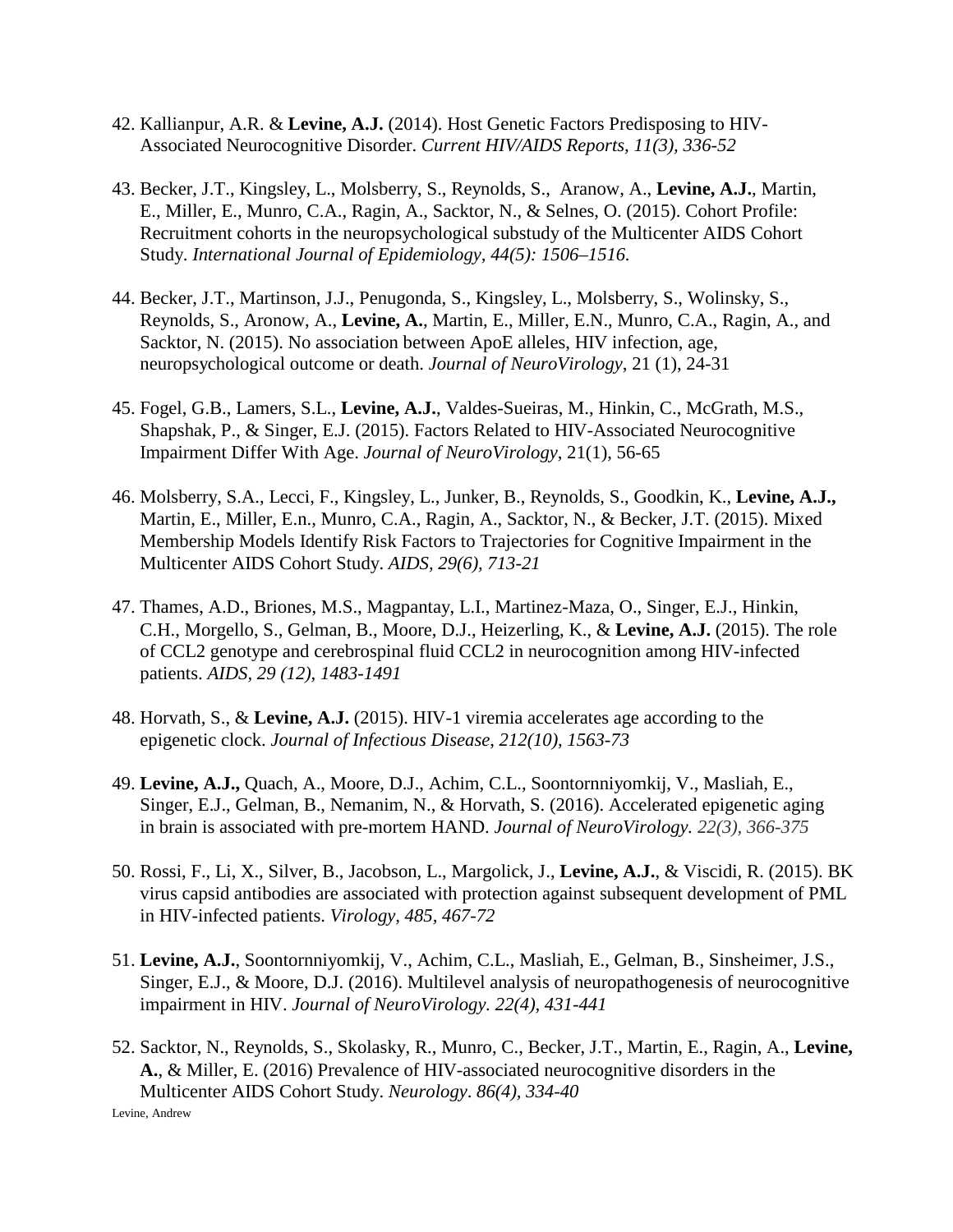- 53. López, E., Steiner, A. J., Smith, K., Thaler, N. S., Hardy, D. J., **Levine, A.**, Al-Kharafi, H. T., Yamakawa, C., & Goodkin, K. (2017). The diagnostic utility of the HIV Dementia Scale and the International HIV Dementia Scale in screening for HIV-associated neurocognitive disorders among Spanish-speaking adults. *Applied Neuropsychology: Adult. 24(6):512-521*
- 54. Narasimhan, V.J., Jain, S., Walker, L., Bilavaker, S., Chattopadhyay, A., Becker, J.T., Bar-Joseph, Z., Rinaldo, C., **Levine, A.J.**, & Ayyavoo, V. (2017). Transcriptome analysis identifies key cellular factors associated with HIV-1 neuropathogenesis in infected individuals" *AIDS. 13;31(5):623-633*
- 55. **Levine, A.J.**, Martin, E., Sacktor, N., Munro, C., & Becker, J.T. (2017) Predictors and impact of self-reported suboptimal effort on estimates of prevalence of HIV-associated neurocognitive disorders. *JAIDS, 75(2), 203–210*
- 56. Armstrong, N.M., Surkan, P.J., Treisman, G.J., Sacktor, N.C., Irwin, M.R., Teplin, L.A., Stall, R., Martin, E.M., Becker, J.T., Munro, C., **Levine, A.J.**, Jacobson, L.P., & Abraham, A.G. (2017). Association of Long-term Patterns of Depressive Symptoms and Attention/Executive Function among Older Men with and without Human Immunodeficiency Virus. *Journal of NeuroVirology, 23(4):558-567*
- 57. Bryant, A.K., Moore, D.J., Burdo, T., Lakritz, J., Gouaux, B., Soontornniyomkij, V., Achim, C., Masliah, E., Grant, I, **Levine, A.J.**, & Ellis, R.J. (2017). Plasma soluble CD163 is associated with postmortem brain pathology in human immunodeficiency virus infection. *AIDS*. *31(7):973- 979*
- 58. Monroe, A.K., Zhang, L., Jacobson, L.P., Plankey, M.W., Brown, T.T., Miller, E.N., Martin, E., Becker, J.T., **Levine, A.J.**, Ragin, A., Sacktor, N.C. (2017). The association between physical activity and cognition in men with and without HIV infection*. HIV Med, 18(8), 555-563*
- 59. Quach, A., Horvath, S., Nemanim, N., Vatakis, D., Witt, M., Miller, E., Detels, R., Langfelder, P., Shapshak, P., Singer, E., & **Levine, A.** (2018). No reliable gene expression biomarkers of current or impending neurocognitive impairment in peripheral blood monocytes of persons living with HIV. *Journal of NeuroVirology. 24(3), 350-361*
- 60. **Levine, A.J.**, Martin, E., Munro, C., Sacktor, N., Horvath, S., Becker, J. for the Multicenter AIDS Cohort Study - Neuropsychology Working Group. (2018) Intra-individual variability in neurocognitive performance among HIV-infected men is not due to suboptimal effort. *Journal of Clinical and Experimental Neuropsychology, 40(10), 1044 – 1049*
- 61. Horvath, S., Phillips, N, Heany, S.J., Kobor, M.S., Lin, D.T.S., Myer, L.,. Zar, H.J., Stein, D.J., Hoare, J., & **Levine, A.J.** (2018). Perinatally acquired HIV infection accelerates epigenetic aging in South African adolescents. *AIDS. 32, 1465–1474*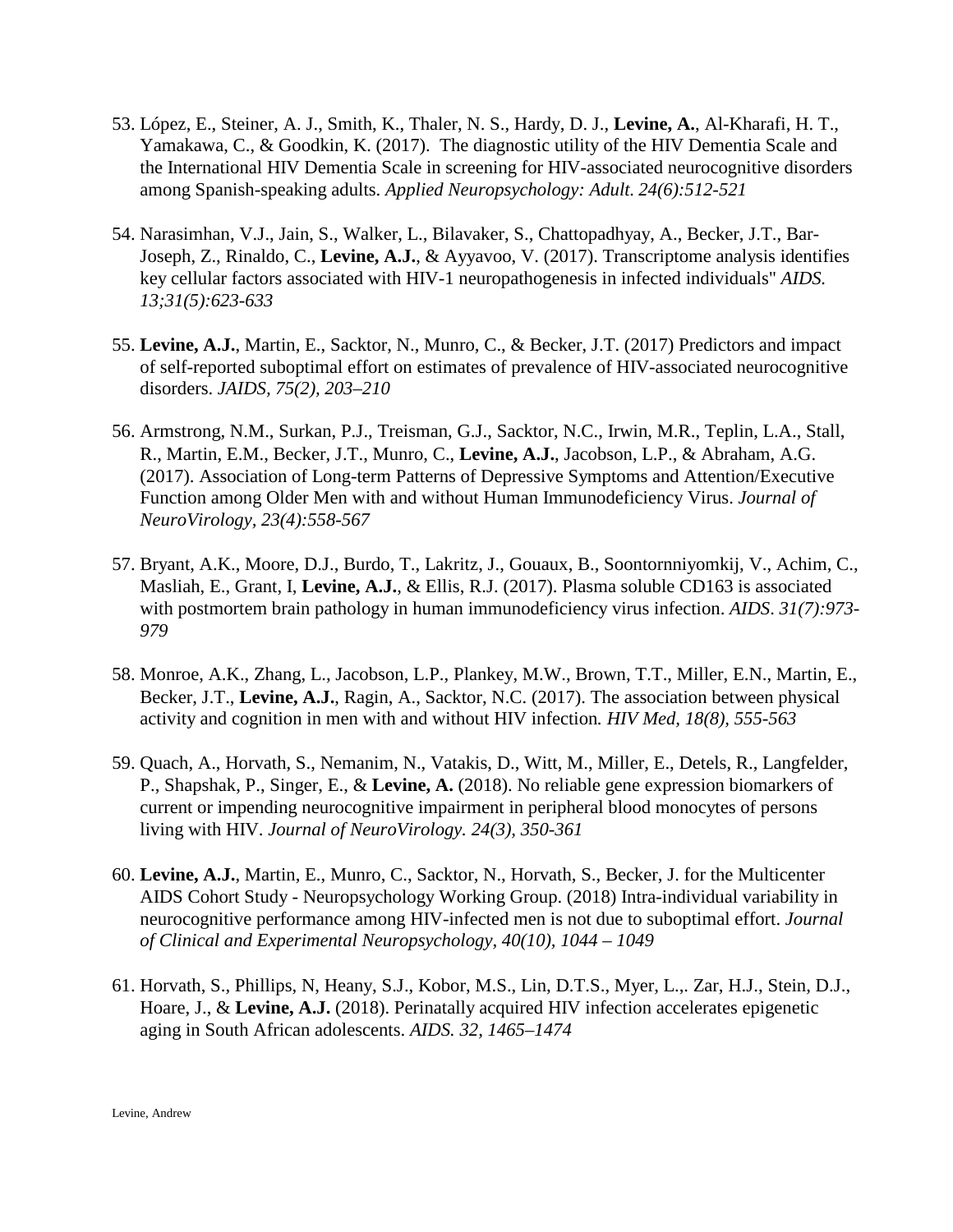- 62. Molsberry, S.A., Cheng, Y., Kingsley, L., Jacobson, L., **Levine, A.J.**, Martin, E., Miller, E., Munro, C.A., Ragin, A., Sacktor, N., & Becker, J.T. (2018). Neuropsychological Phenotypes Among Men with and Without HIV Disease in the Multicenter AIDS Cohort Study. *AIDS. 32(12):1679-1688*
- 63. Soontornniyomkij, V., Umlauf, A., Soontornniyomkij, B., Gouaux, B., Ellis, R.J., **Levine, A.J.**, Moore, D.J., & Letendre, S.L. (2018). Association of antiretroviral therapy with brain aging changes in HIV-infected adults. *AIDS, 32(14):2005-2015*
- 64. Yang, J., Jacobson, L.P., Becker, J.T., **Levine, A.J.**, Martin, E.M., Munro, C., Palella, F.J., Lake, J.E., Sacktor, N., & Brown, T.T. (2018). Impact of glycemic status on longitudinal cognitive performance in men with and without HIV: The Multicenter AIDS Cohort Study (MACS). *AIDS*. *32(13):1849-1860*
- 65. Tylee, D.S., Sun, J., Hess, J.L., Tahir, M.A., Sharma, E., Malik, R., Worrall, R.B., **Levine, A.J.**, Martinson, J., Nejenstev, S., Speed, D., Fischer, A., Mick, E., Walker, B., Crawford, A., Grant, S.F.A., Polychronakos, C., Bradfield, J.P., Sleiman, P.M.A., Hakonarson, H., Ellinghaus, E., Elder, J.T., Tsoi, L.C., Trembath, R.C., Barker, J.N., Franke, A., & Dehghan, A. (2018). Genetic correlations among brain-behavioral and immune-related phenotypes based on genome-wide association data. *Am J Med Gen: Part B - Neuropsychiatric Genetics. 177(7):641-657*
- 66. Wu, M., Fatukasi, O., Yang, S., Alger, J., Barker, P.B., Hetherington, H., Kim, T., **Levine, A.**, Martin, E.M., Munro, C.A., Parrish, T., Ragin, A., Sacktor, N., Seaberg, E.C., & Becker, J.T. (2018). HIV Disease and Diabetes Interact to Affect Brain White Matter Hyperintensities and Cognition. *AIDS. 32(13):1803-1810*
- 67. Jones, J.D., Kuhn, T.P., **Levine, A.**, Sacktor, N., Munro, C.A., Teplin, L., D'Souza, G., Martin, E.M., Becker, J.T., Miller, E.N., & Hinkin, C.H. (2019). Changes in Cognition Precede Changes in HRQoL among HIV+ males: Longitudinal Analysis of the Multicenter AIDS Cohort Study. *Neuropsychology*. *33(3):370-378*
- 68. Rubin, L.H., Springer, G., Martin, E.M., Seaberg, E.C., Sacktor, N.C., **Levine, A.**, Valcour, V.G., Young, M.A., Becker, J.T., & Maki, P.M. (2019). Elevated depressive symptoms are a stronger predictor of executive dysfunction in HIV-infected women than men. *JAIDS, 81(3):274-283*
- 69. Li, Y., Wang, Z., Cheng, Y., Becker, J., Martin, E., **Levine, A.**, Rubin, L.H., Sacktor, N., Ragin, A., & Hol, K. (2019). Neuropsychological Changes in Efavirenz Switch Regimens in the Multicenter AID*S Cohort Study. AIDS. 33(8):1307-1314*
- 70. Rubin, L.H., Gustafson, D., Hawkins, K.L., Zhang, L., Jacobson, L., Becker, J.T., Munro C.A., Lake, J.E., Martin, E., **Levine, A.**, Brown, T.T., Sacktor, N., & Erlandson, K.M. (2019). Midlife adiposity predicts cognitive decline in the Multicenter AIDS Cohort Study. *Neurology.16;93(3)*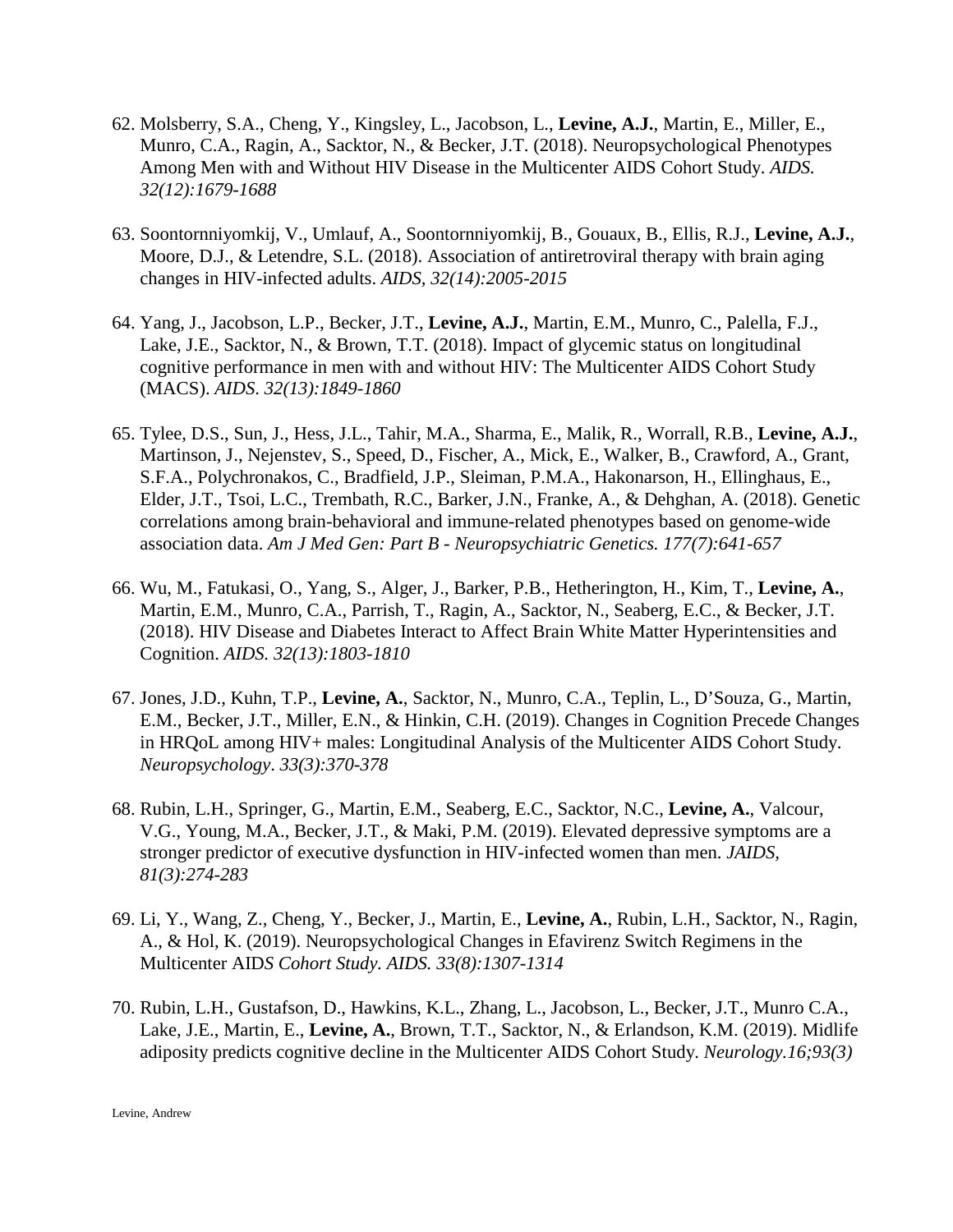- 71. Umlauf, A., Soontornniyomkij, B., Sundermann, E.E., Gouaux, B., Ellis, R.J., **Levine, A.J.**, Moore, D.J., & Soontornniyomkij, V. (2019). Risk of developing cerebral β-amyloid plaques with post-translational modification among HIV-infected adults. *AIDS, 33:2157–2166*
- 72. Soontornniyomkij, V., Moore, D.J., Gouaux, B., Soontornniyomkij, B., Sinsheimer, J.S., & **Levine, A.J.** (2019). Associations of regional amyloid-β plaque and phospho-tau pathology with biological factors and neuropsychological functioning among HIV-infected adults. *Journal of NeuroVirology, 25:741–753*
- 73. Wang, Z., Molsberry, S.A., Cheng, Y., , Kingsley, L., **Levine, A.**, Martin, E., Munro, C., Ragin, A.B., Rubin, L.H., , Sacktor, N., Seaberg, E., Becker, J.T. (2019). Cross-Sectional Analysis of Cognitive Function in the MACS with Multivariate Normative Comparisons. *AIDS. 33(14):2115-2124*
- 74. Sundermann, E.E., Hussain, M.A., Moore, D.J., Horvath, S., Lin, D.T.S., Kobor, M.S., **Levine, A.,** and the HNRP Group. (2019). Inflammation-related genes are associated with epigenetic aging in HIV. *Journal of Neurovirology. 25(6):853-865*
- 75. Popov, M., Molsberry, S.A., Lecci, F., Junker, B., Kingsley, L.A., **Levine, A.**, Martin, E., Miller, E., Munro, C.A., Ragin, A., Seaberg, E, & Sacktor, N. Brain Structural Correlates of Cognitive Trajectories in HIV Disease. *Brain Imaging and Behavior. 14(3):821-829*
- 76. **Levine, A.J.**, Soontornniyomkij, V., Masliah, E., Sinsheimer, J.S., Ji, S.S., Horvath, S., Singer, E., Kallianpur, A., & Moore, D.J. A candidate gene study of intermediate histopathological phenotypes in HIV-associated neurocognitive disorders. *Journal of NeuroVirology. 26(4), 496- 508*
- 77. Hoare, J., Stein, D.J., Heany, S.J., Fouche, J.P., Phillips, N., ER, S., Myer, L., Zar, H.J., Horvath, S., & **Levine, A.J.** Accelerated epigenetic aging in adolescents from low-income households is associated with altered development of brain structures. *Metabolic Brain Disease.* In press. http://link.springer.com/article/10.1007/s11011-020-00589-0
- 78. **Levine, A.J.**, Sacktor, N., & Becker, J.T. Studying the neuropsychological sequelae of SARS-CoV-2: lessons learned from 35 years of neuroHIV research. *Journal of NeuroVirology*. 26(6), 809-823
- 79. Kaseda, E.T. & **Levine, A.** Post-traumatic stress disorder: A differential diagnostic consideration for COVID-19 survivors. *The Clinical Neuropsychologist 34 (7-8), 1498-1514*
- 80. Wang, Z., Cheng, Y., Seaberg, E.C., Rubin, L.H., **Levine, A.J.**, & Becker, J.T. for the Neuropsychology Working Group of the MACS. Longitudinal Multivariate Normative Comparisons. *Statistics in Medicine.* In press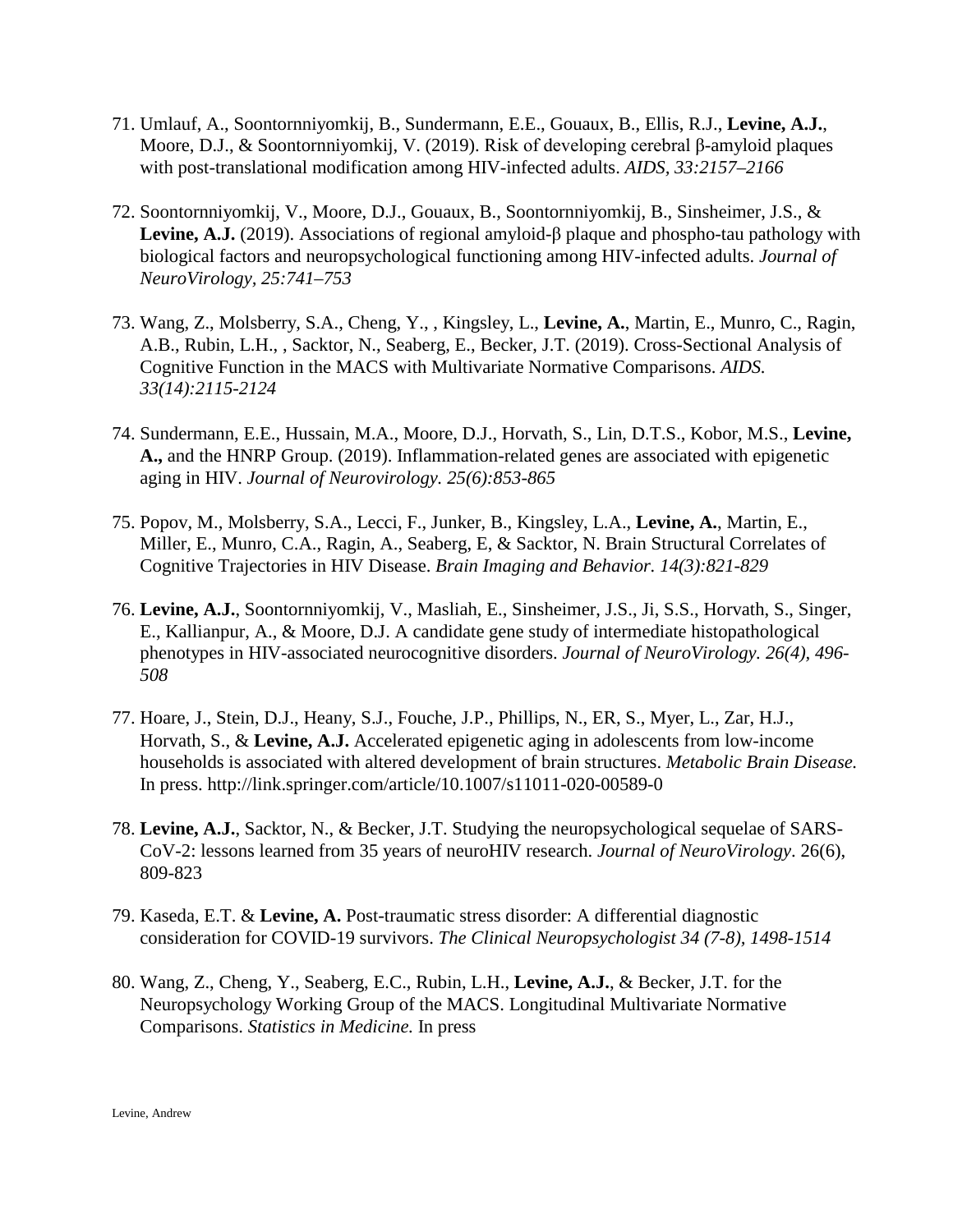- 81. Qu, Y., Weinstein, A., Wang, Z., Cheng, Y., Kingsley, L., **Levine, A.**, Martin, E., Munro, C., Ragin, A.B., Rubin, L.H., Sacktor, N.W., Seaberg, E.C., & Becker, J.T. for the Neuropsychology Working Group of the Multicenter AIDS Cohort Study. The Impact of the Legacy Effect on Neuropsychological Function Among HIV-Infected Men Starting Combination Antiretroviral Therapy. *JAMA-Neurology.* Manuscript under review
- 82. Oliveira, N.L., Kennedy, E.H., Tibshirani, R., **Levine, A.**, Martin, E., Munro, C., Ragin, A.B., Rubin, L.H., Sacktor, N., Seaberg, E.C., Weinstein, A., & Becker, J.T. for the Neuropsychology Working Group of the Multicenter AIDS Cohort Study. Longitudinal 5-year prediction of cognitive impairment among men with HIV Disease. *AIDS*. In press
- 83. Hoare, J., Stein, D.J., Heany, S.J., Fouche, J.P., Phillips, N., ER, S., Myer, L., Zar, H.J., Horvath, S., & **Levine, A.J.** Accelerated epigenetic aging in adolescents living with HIV is associated with altered development of brain structures. *Journal of NeuroVirology.* Manuscript under review
- 84. Nir, T.M., Fouche, J.P., Ananworanich, J., Ances, B.M., Boban, J., Brew, B.J., Chang, L., Chaganti, J.R., Ching, C.R.K., Cysique, L.A., Faskowitz, J., Gupta, V., Harezlak, J., Heaps-Woodruff, J.M., Hinkin, C.H., Hoare, J., Joska, J.A., Kallianpur, K.J., Kuhn, T., Lam, H.Y., Law, M., Lebrun-Frenay, C., **Levine, A.J.**, Mondot, L.L.M., Nakamoto, B.K., Navia, B.A., Pennec, X., Porges, E.C., Shikuma, C.M., Thames, A., Valcour, V., Vassallo, M., Woods, A.J., Thompson, P.M., Cohen, R.A., Paul, R., Stein, D.J., & Jahanshad, N. for the ENIGMA-HIV Working Group. Subcortical brain volume associations with immunosuppression and viral load in 1200 HIV-infected adults across five continents: Findings from the ENIGMA-HIV Working Group. *JAMA Network OPEN*. Manuscript under review
- 85. Wallace, D.M., Alcaide, M., Wohlgemuth, W.K., Jones-Weiss, D., Patel, S.R., French, A., Stosor, V., **Levine, A.**, Skvarca, C., Long, D., Rubtosova, A., Adimor, A., Gange, S., Spence, A., Anastos, K., Aouizerat, B., Anziska, Y., & Punjabi, N.M. Prevalence and Correlates of Restless Legs Syndrome in Men Living with HIV. *JAIDS*. Manuscript under review
- 86. Thompson, J.L., **Levine, A.**, Anderson, K., Ray, C., & Montgomery, V.L. Characterizing African American participation in Alzheimer's disease research: Lessons learned from a national study. *The Clinical Neuropsychologist.* Manuscript under review
- 87. Lu, A.t., Fei, A., Haghani, A., Zoller, J.A., Li, C.Z., Zhang, J., (**Levine, A.** listed as 55th of 129 authors), & Horvath, S. Universal DNA methylation age across mammalian tissues. Manuscript under review. BioRXiv
- 88. Horvath, S. Singh, K., Raj, K., Khairnar, S., Sanghavi, A., Shrivastava, A., Zoller, J., Li, C.Z., Herenu, C.B., Canatelli-Mallat, M., Lehmann, M., Woods, L.S., Martinez, A.g., Wang, T., Chiavellini, P., **Levine, A.J.**, Chen, H., Goya, R.G., & Katcher, H.L. Plasma fraction treatment greatly rejuvenates the biological age of old rats. *Cell.* Manuscript under review <https://www.biorxiv.org/content/10.1101/2020.05.07.082917v1>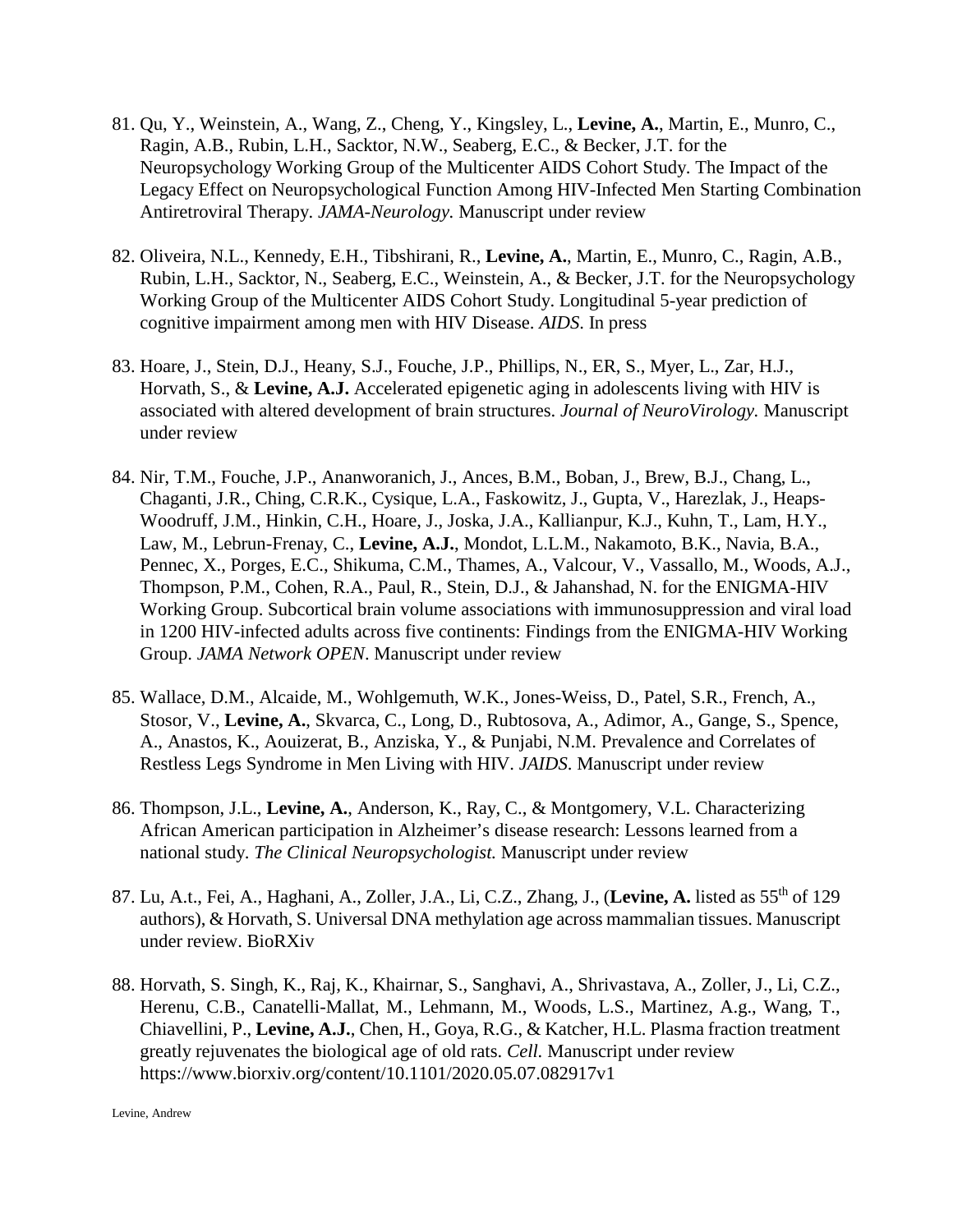#### **BOOK CHAPTERS**

- 1. **Levine, A**., Castellon, S., & Hinkin, C. (2005). The Psychometric Assessment of Alcohol Use. In V. Preedy & R. Watson (eds), *The Comprehensive Handbook of Alcohol Related Pathology, Volume 3* (pp.1347-66).
- 2. **Levine, A.J.**, Martin, E.M., & Gonzalez, R. (2012). Neurocognition in HIV and Substance Use Disorders. In I. Everall, H. Fox, I. Grant, S. Lipton, S. Swindells, and H. Gendleman's (eds) *The Neurology of AIDS, Third Edition*.
- 3. **Levine, A.J.**, Ross, M., Gonzalez, R., & Martin, E.M. (2015). Neurocognitive functioning in HIV+ substance users. In T. Hope, D.D. Richman, and M. Stevenson's (eds) *Encyclopedia of AIDS*.
- 4. **Levine, A.J.**, Singh, K., & Kallianpur, A. (2017). Genetic, epigenetic, and transcriptomic studies of NeuroAIDS. In P. Shapshak, A. Levine, B.T. Foley, C. Somboonwit, E. Singer, F. Chiappelli, & J.T. Sinnott (eds) *Global Virology II. HIV and NeuroAIDS.*

### **EDITED BOOKS**

1. *Global Virology II. HIV and NeuroAIDS (2017).* P. Shapshak, **A. Levine**, B.T. Foley, C. Somboonwit, E. Singer, F. Chiappelli, & J.T. Sinnott. Springer, New York, NY

#### **CONFERENCE ABSTRACTS**

- 1. **Levine, A**., & Russell, P. (1999). Neuropsychological profile of two patients with callosal agenesis. *Presented at the Annual Central Valley Research Symposium, Fresno, CA.*
- 2. **Levine, A**., Kramer, J., & Brizendine, L. (2001). Mental rotation depends on endogenous testosterone in older, healthy men. *National Academy of Neuropsychology, San Francisco, CA.*
- 3. **Levine, A**., Bruce, A., Rothlind, J., & Quigley, L. (2001). Cognitive impairment in asymptomatic HIV+ individual? An old question revisited using a novel computerized battery. *Presented at the National Academy of Neuropsychology, San Francisco, CA.*
- 4. Rothlind, J., Bruce, A., **Levine, A**., Quigley, L., & Greenfield, T. (2001). Self-appraisal of neuropsychological test performance: Relation to demographically adjusted scores. *Presented at the annual meeting of the American Psychological Association, San Francisco, CA.*
- 5. **Levine, A**., Schug, R., Chovan, S., Robinet, M., Castellon, S., Lam, M., Longshore, D., Newton, T., Meyers, H., Durvasula, R., & Hinkin, C. (2003). Sustained attention in HIV. *Presented at the annual meeting of the National Academy of Neuropsychology, Dallas, TX.*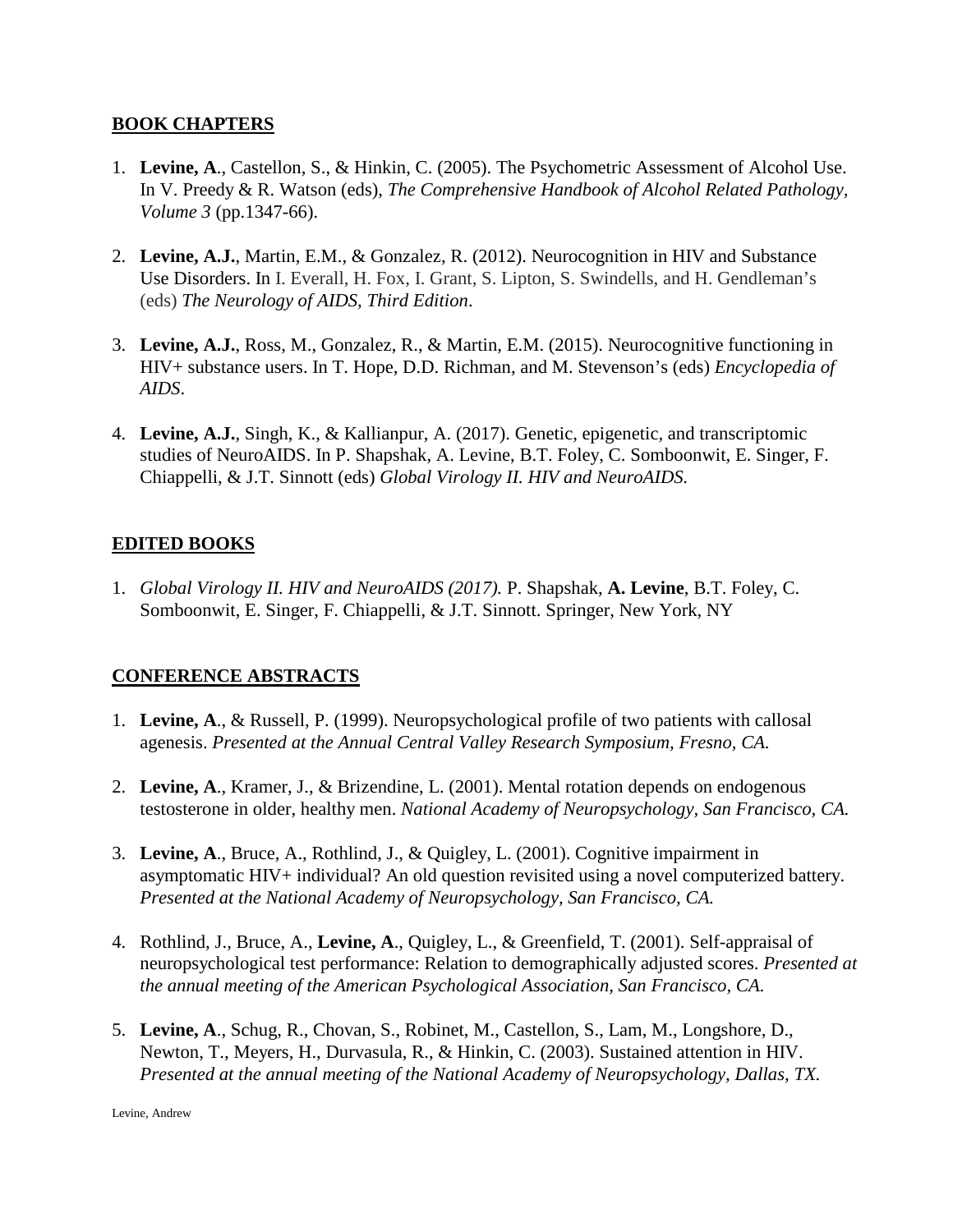- 6. Marion, S.D., **Levine, A**., Castellon, S.A., Chovan, S., Durvasula, R.S., Hardy, D.J., Lam, M.N., Mason, K.I., Myers, H., Perkins, A., Stefaniak, M., & Hinkin, C. (2003). Neurocognitive impairment predicts longitudinal medication adherence in HIV+ individuals. *Abstract published in Journal of the International Neuropsychological Society*, *10 (S1)*, 19.
- 7. Hardy, D., Lodato, J., Borghi, S., **Levine, A**., Castellon, C., Lam, M., Mason, K., Schug, R., Robinet, M., & Hinkin, C. (2004). Risk-related decision making in adults with HIV/AIDS. *Presented at the Western Psychological Association Annual Meeting, Phoenix, AZ.*
- 8. Hinkin, C., Hardy, D., **Levine, A**., Castellon, S., Lam, M., Mason, K., Schug, R., Robinet, M., & Durvasula, R. (2004). Risky decision making in HIV infected adults. *Presented at the annual meeting of the International Neuropsychiatric Association, Miami, FL.*
- 9. Hinkin, C., Aronow, A., Hilsabeck, R., **Levine, A.**, Commins, D., Castellon, S., & Singer, E. (2004). Psychiatric and cognitive concomitants of HIV and HCV Co-infection. *Invited address to the NIDA Symposium on Issues in the Medical Management of HIV/HCV Co-Infection in IDUs, Washington, D.C.*
- 10. Reinhart, M.J., Hinkin, C.H., Marion, S.D., **Levine, A.J.**, Castellon, S.A., Durvasula, R.S., Barclay, T.R., Ureno, O., & Spina, S. (2004). Personality Assessment Screener (PAS) profiles among HIV+ stimulant drug users. *Presented at the 26th Annual Meeting of the Society of Behavioral Medicine, Boston, Massachusetts.*
- 11. **Levine, A**., Keuning, A., Wilkinson, R., Castellon, S., Lam, M., Hardy, D., Robinet, M., Mason, K., Durvasula, R., Meyers, H., Longshore, D., Newton, T., & Hinkin, C. (2004). Cognitive Impairment is Associated with Medication Adherence Pattern in HIV. *Abstract published in Journal of the International Neuropsychological Society, 10 (S1)*, 196.
- 12. **Levine, A**., Miller, E., Becker, J., Selnes, O., & Cohen, B. (2004). Regression equations derived from non-clinical samples are useful in detecting cognitive decline among a demographically similar HIV-infected cohort. *Abstract in Archives of Clinical Neuropsychology, 19(7)*, 944.
- 13. **Levine, A**., Marion, S., Keuning, A., Castellon, S., Lam, M., Durvasula, R., Spina, S., Robinet, M., & Hinkin, C. (2004). Adherence to Antiretroviral Medication in HIV: Comparisons between self-report and electronic monitoring. *Presented at the NIMH AIDS Research Training Meeting, Washington, D.C.*
- 14. Marion, S.D., Thrasher, D., Keuning A., Levine, A.J., Reinhard, M., Barclay, T., Perkins, A., Myers, H., Durvasula, R., Castellon, S., &. Hinkin, C.H. (2005). The relationship between depression, immune status and spiritual well-being in HIV infected individuals*. Presented at the UCLA Center for HIV Identification, Prevention, and Treatment Services, Los Angeles, CA*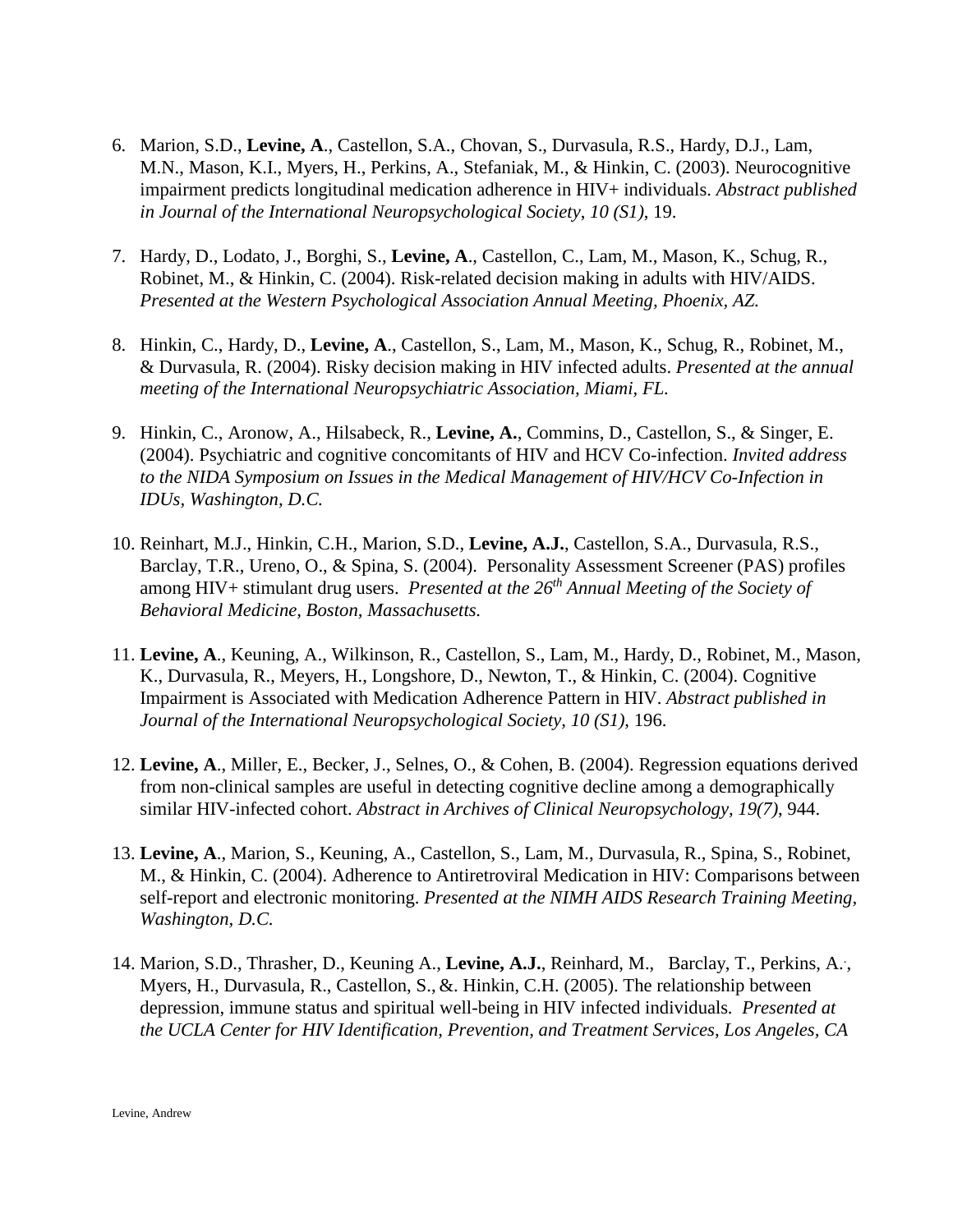- 15. Reinhart, M.J., Hinkin, C.H., Barclay, T.R., **Levine, A.J.**, Cole, M.A., Castellon, S.A., Longshore, D., Newton, T., Durvasula, R.S, & Marion, S. (2005). Discrepancies between selfreport and objective measures among HIV+ stimulant users: cognitive, psychological, and behavioral health correlates. *Presented at the 2nd Annual International Congress on Brain and Behavior, Thessaloniki, Greece.*
- 16. Barclay, T.R., Singer, E., **Levine, A.J.**, Commins, D., Castellon, S.A., Ureno, O., & Hinkin, C.H. (2006). Neuropsychological effects of HIV and hepatitis C co-infection. *Presented at the 38th Annual Meeting of the International Neuropsychological Society, Boston, MA*
- 17. Hinkin, C. H., Barclay, T. R., Castellon, S. A., **Levine, A. J.**, Myers, H., & Durvasula, R. S. (2006). Drug use and medication adherence in HIV infected adults. *Presented at the Annual Conference of the British Psychological Society, Cardiff, Wales.*
- 18. Durvasula, R.S., Castellon, S.A., Regan, P.C., **Levine, A**., Newton, T., & Hinkin, C.H. (2006). Personality disorder and sexual risk in HIV+ adults. *Presented at the British Psychological Society's annual meeting.*
- 19. Rohit, M., **Levine, A.**, Singer, E.J., Hinkin, C.H., & Abramyan, S. (2006). Education stratification based on education versus reading ability: a comparison of diagnostic accuracy of neurocognitive impairment in HIV. *Western Student Medical Research Forum, Carmel, CA*
- 20. Rohit, M., **Levine, A**., & Singer, E.J. (2006). Re-assessing education norms in neuropsychological tests: a comparison of self-reported education versus reading grade level in HIV-infected patients*. Abstract published in Journal of Investigative Medicine, Vol. 54, Supplement 1, 481.*
- 21. **Levine, A.J.**, Hinkin, C.H., Haupt, E., Martinez, M., Valdes-Sueiras, M., Saxton, E.H., Mathisen, G., Commins, D.L., Moe, A., Ando, K., Farthing, C., and Singer, E.J. (2007). Longterm outcome of everyday functioning and neurocognitive ability following CNS opportunistic infection in AIDS. *Presented at the 132nd Annual Meeting of the American Neurological Association, Washington, DC*
- 22. **Levine, A.,** Hinkin, C., Abramyan, S., Haupt, E., Saxton, E., Valdes-Sueiras, M., Commins, D., & Singer, E. (2007). Ethnicity and Risk for HIV-Associated Neurocognitive Disorders. *Presented at the HIV Research: The Next Generation Conference in Los Angeles, CA*
- 23. Shapshak, P., Fernandez, F., Mohapatra, S., Sinnott, J., Xu, W., Duncan, R., Duran, R.M., Singer, E., **Levine, A.,** Goodkin, K., Commins, D., & Ziegler, F. (2008). The use of siRNA nanotechnology for NeuroAIDS: HIV-1 and host gene expression. *Presented at the USF Health Research Day*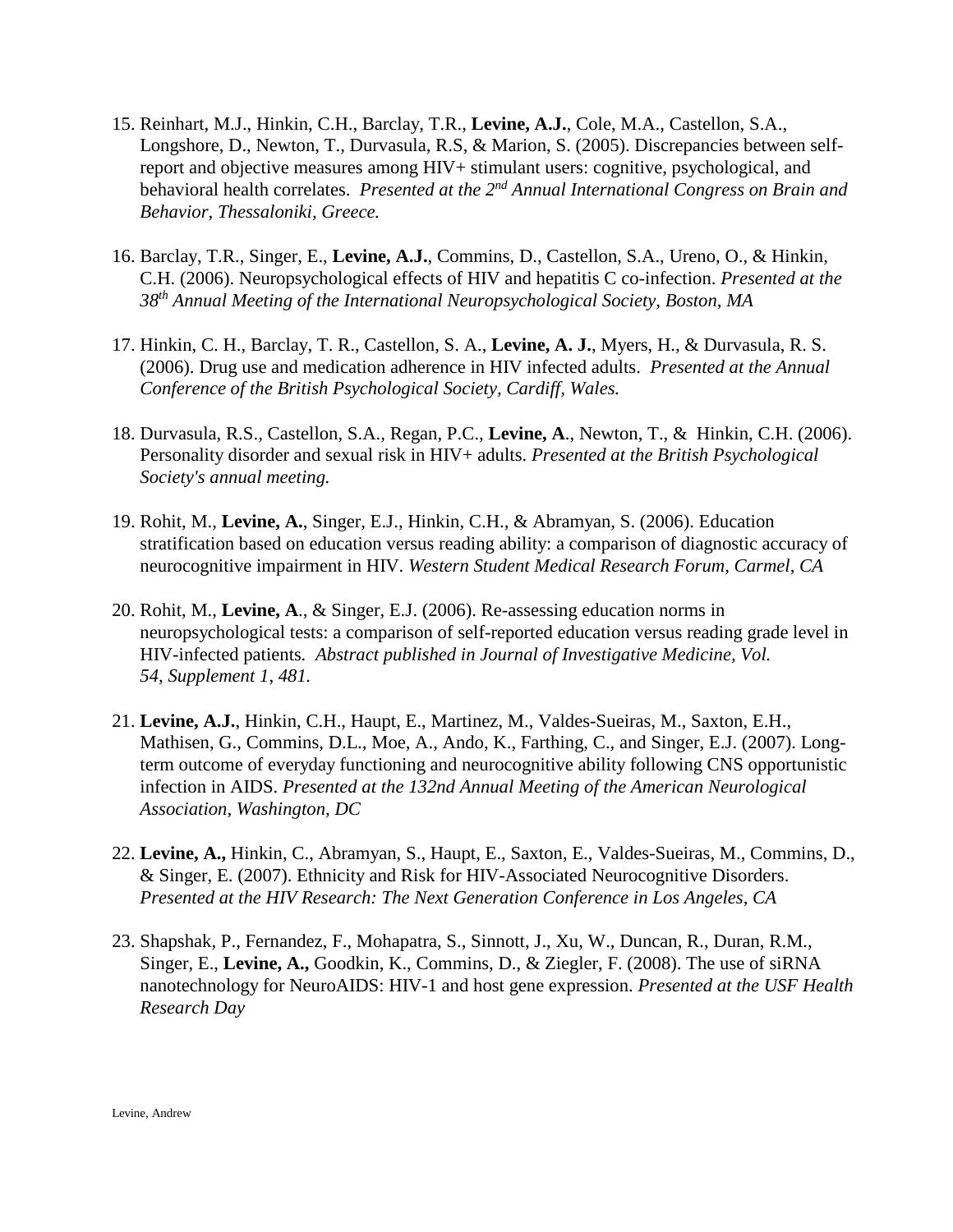- 24. **Levine, A.J.**, Singer, E.J., Benard, S., Sinseimer, J., & Giovanelli, A. A candidate gene study of HIV-dementia in the National NeuroAIDS Tissue Consortium. *Presented at the 2nd Annual AIDS Research Symposium at UCLA. October 19, 2009.*
- 25. Benard, S., **Levine, A.J.**, & Singer, E.J. Neurocognitive outcomes in HIV+ abstinent cocaine versus methamphetamine users. *Presented at the 2nd Annual AIDS Research Symposium at UCLA. October 19, 2009.*
- 26. **Levine, A.J.**, Singer, E.J., Bilder, R., Shapshak, P., & Sinseimer, J. COMT val168met polymorphism confers risk for working memory impairment in HIV. *Presented at the Third Meeting on HIV Infection and the Central Nervous System, Stresa, Italy. October 22, 2009*
- 27. **Levine, A.J.**, Singer, E.J., Bilder, R., & Sinsheimer, J. Dopamine-related genes affect cognitive functioning and risk for HIV-associated neurocognitive disorders. *Presented at the 38th annual meeting of the International Neuropsychological Society, Acapulco, Mexico. February 2010*
- 28. Palomo, M., **Levine, A.**, Valdes-Sueiras, M., Hinkin, C., & Singer, E. J. Assessment of the NEUROPSI in Detecting Neurocognitive Deficits in HIV+ Spanish Speakers. *Presented at the 38th annual meeting of the International Neuropsychological Society, Acapulco, Mexico. February 2010*
- 29. **Levine, A.J.**, Service, S., Freimer, N., Singer, E., & Miller, E. A Genome-wide association study of HIV-associated neurocognitive disorders: Preliminary report. *Presented at the 16th Annual conference of the Society for Neuroimmune Pharmacology, April 15th, 2010*
- 30. Le, D., **Levine, A.**, Ando, K., & Singer, E. Comparing the accuracy of neuropsychological testing methods in determining neurocognitive impairment in HIV-infected Spanish speaking adults. *Presented at the UCLA Neuroscience Undergraduate Interdepartmental Program 11th Annual Poster Session, May 27, 2010*
- 31. **Levine, A.J.**, Palomo, M., Hinkin, C.H., Valdes-Sueiras, M., & Singer, E. A comparison of three screening tests for detecting HIV-associated neurocognitive disorder in Latin America Spanish Speakers. *Presented at the 9th annual conference of the American Academy of Clinical Neuropsychology, June 10th, 2011*
- 32. **Levine, A.J.**, Miller, J., Horvath, S., & Gelman, B. Weighted gene co-expression network analysis of NeuroAIDS cognitive disorders. *Presented at the Summit on Systems Biology conference, June 16th, 2011*
- 33. Miller, J., **Levine, A.J.**, Gelman, B., & Horvath, S. Search for common biological pathways in Alzheimer's disease and NeuroAIDS using gene expression microarray. *Presented at the Summit on Systems Biology conference, June 16th, 2011*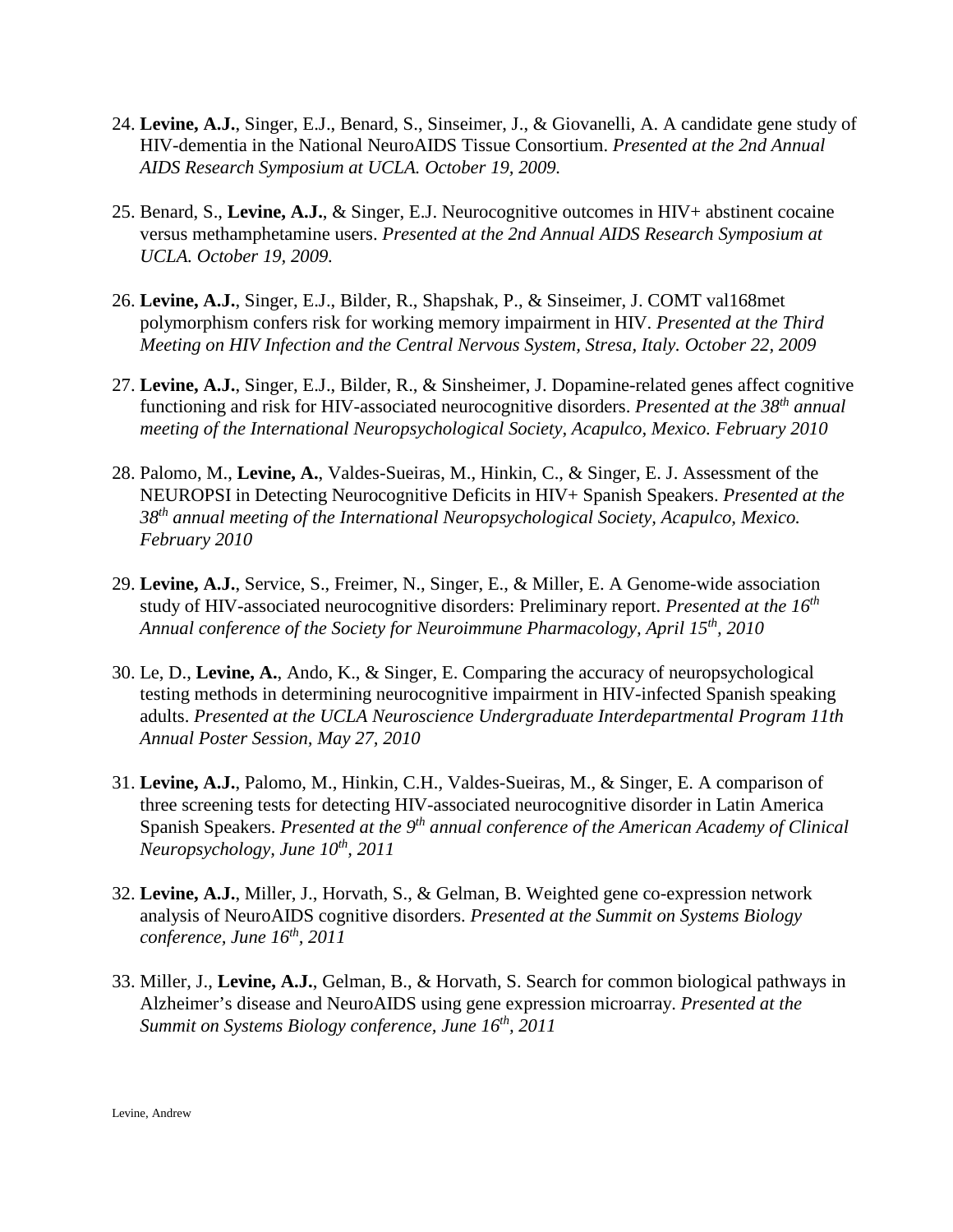- 34. Panos, S.E., **Levine, A.J.**, Thames, A., Singer, E.J., Jarvik, L., & Hinkin, C.H. Advancing age & APOE e4 predict HIV-associated neurocognitive decline. *Presented at the 9th annual conference of the American Academy of Clinical Neuropsychology, June 10<sup>th</sup>, 2011*
- 35. Panos, S.E., Del Re, A.C., Thames, A., **Levine, A.J.**, Streiff, V., & Hinkin, C.H. Predictors of longitudinal medication adherence: Evidence from an integrative model. *Presented at the 9th annual conference of the American Academy of Clinical Neuropsychology, June 10th, 2011*
- 36. Thames, A., Panos, S.e., Del Re, A.C., Shembari, B., **Levine, A.J.**, Castellon, S.A., & Hinkin, C.H. Longitudinal Changes in Medication Adherence among HIV-infected adults: A Hierarchical Linear Modeling Approach. *Presented at the 9th annual conference of the American Academy of Clinical Neuropsychology, June 10th, 2011*
- 37. Panos, S.E., Thames, A.D., Patel, S.M., Hinkin, C.H., Singer, E., & **Levine, A.J.** The Interplay between APOE E4, Disease Severity, and Cognition. *Presented at the 92nd annual conference of the Western Psychological Association, April 26-29, 2012*
- 38. Panos, S.E., Hinkin, C.H., Thames, A.D., Del Re, A.C., Patel, S.M., Valdes-Sueiras, M., Mathisen, G., Donovan, S., Singer, E., & **Levine, A.J.** Cross-section effects of APOE e4 by Discrete Neurocognitive Domain. *Presented at the 40th annual conference of the International Neuropsychological Society, February 15-18, 2012*
- 39. **Levine, A.J.**, Service, S., Miller, E., Singer, E.J., Freimer, N. Genome-wide Association Study of HIV-Related Neurocognitive Decline and Dementia. *Presented at the 19th Conference on Retroviruses and Opportunistic Infections, March 5-8, 2012*
- 40. **Levine, A.J.,** Reynolds, S., Cox, C., Miller, E., Service, S., Becker, J., Sacktor, N., Martin, E., and the Mutlicenter AIDS Cohort Study. Longitudinal analysis of interactive effects of host genotype, stimulant use, and HIV status upon neurocognitive functioning. *Presented at the 11th Symposium of the International Society on NeuroVirology, May 29-June 2, 2012*
- 41. **Levine, A.J.**, Achim, C., Singer, E.J., Masliah, E., Sinsheimer, S., Soontornniyomkij, V., & Moore, D.J. Establishing a link between host genotype and HIV-related neuropathology – a novel approach to understanding neuropathogenesis. *Presented at the 41st annual conference of the International Neuropsychological Society, February 5-9, 2013*
- 42. Shah, S., Nemanim, N., **Levine, A**, Hinkin, C., & Singer, E. Metformin and its effects on HIVassociated neurocognitive impairment. *Presented at the UCLA Science Poster Day, May 14, 2013*
- 43. Shah, S., Nemanim, N., **Levine, A**, Hinkin, C., & Singer, E. Metformin and its effects on HIVassociated neurocognitive impairment. *Presented at the 33rd Annual Conference of the National Academy of Neuropsychology, San Diego, October 16-19, 2013*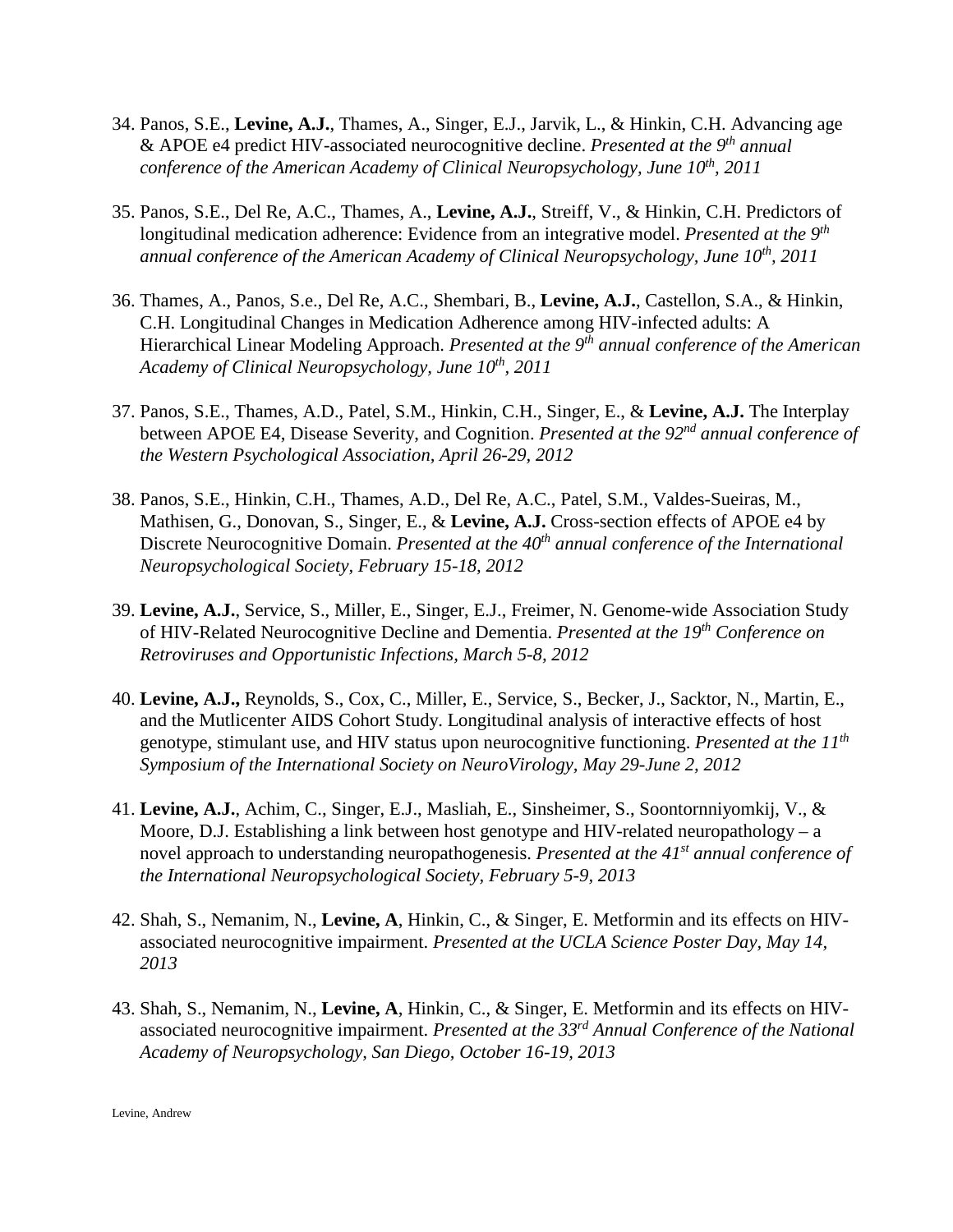- 44. Becker, J.J., Martinson, J.J., Penugonda, S., Kingsley, L., Molsberry, S., Wolinsky, S., Reynolds, S., Aranow, A., **Levine, A.**, Martin, E., Miller, E., Munro, C.A., Ragin, A., & Sacktor, N. Allele Frequencies of the Apolipoprotein E Gene in the Multicenter AIDS Cohort Study as a Function of Recruitment Cohort, Race, Survivorship and Neuropsychological Outcomes. *Presented at the 12th Symposium of the International Society on NeuroVirology, October 29-November 2, 2013*
- 45. **Levine, A.J.**, Horvath, S., Miller, E.M., Singer, E.J., Shapshak, P., Baldwin, G.C., Martinez-Maza, O., Witt, M.D., Langfelder, P. Transcriptome analysis of HIV-infected peripheral blood monocytes: gene transcripts and networks associated with neurocognitive functioning. *Presented at the 12th Symposium of the International Society on NeuroVirology, October 29- November 2, 2013*
- 46. Becker, J.T., Kingsley, L.A., Popov, M., Shah, N., **Levine, A.J.**, Martin, E.M., Miller, E.N., Munro, C.C., Ragin, A., & Sacktor, N. The effects of age and study cohort on brain structure among men with HIV disease. *Presented at the 21st Conference on Retroviruses and Opportunistic Infections, March 3-6, 2014*
- 47. Thames, A., Magpantay, L., Martinez-Maza, O., Singer, E., Hinkin, C., Byrd, D., & **Levine, A.**  Genotype, CSF inflammation, and cognitive performance among African Americans and European Americans with HIV-infection. *Presented at the 34th Annual Conference of the National Academy of Neuropsychology, Fajardo, Puerto Rico, November 12-15, 2014*
- 48. Thames, A.D., Briones, M.S., Magpantay, L.I., Martinez-Maza, O., Singer, E.J., Hinkin, C.H., Heizerling, K., & Levine, A.J. CCL2 genotype, CSF inflammatory markers, and neurocognitive functioning in an HIV+ sample. *Presented at the 53rd Annual Meeting of the American College of Neuropsychopharmacology, Pheonix, AZ December 7-11, 2014*
- 49. Molsberry, S., Lecci, F., Junker, B., Reynolds, S., **Levine, A.**, Martin, E., Munro, C., Sacktor, N., & Becker, J. with the Neuropyschology Working Group Multicenter AIDS Cohort Study. Mixed Membership Trajectory Model of Cognitive Impairment in the MACS. *Presented at the 22nd Conference on Retroviruses and Opportunistic Infections, Seattle, WA, February 23-26, 2015*
- 50. **Levine, A.**, Soontornniyomkij, V., Achim, C., Gouaux, B., Masliah, E., Sinsheimer, J., Singer, E., & Moore, D. Bridging genetics, histopathology, and neurocognition in the context of HAND. *Presented at the 22nd Conference on Retroviruses and Opportunistic Infections, Seattle, WA, February 23-26, 2015*
- 51. Becker, J.T., Popov, M., Molsberry, S., Lecci, F., Junker, B., Kingsley, L.A., Goodkin, K., **Levine, A**., Miller, E., Munro, C., Ragin, A., Reynolds, S., & Sacktor, N. Multiple imputation of random covariates to assess the brain structural correlates of cognitive trajectories in HIV disease. *Presented at the 22nd Conference on Retroviruses and Opportunistic Infections, Seattle, WA, February 23-26, 2015*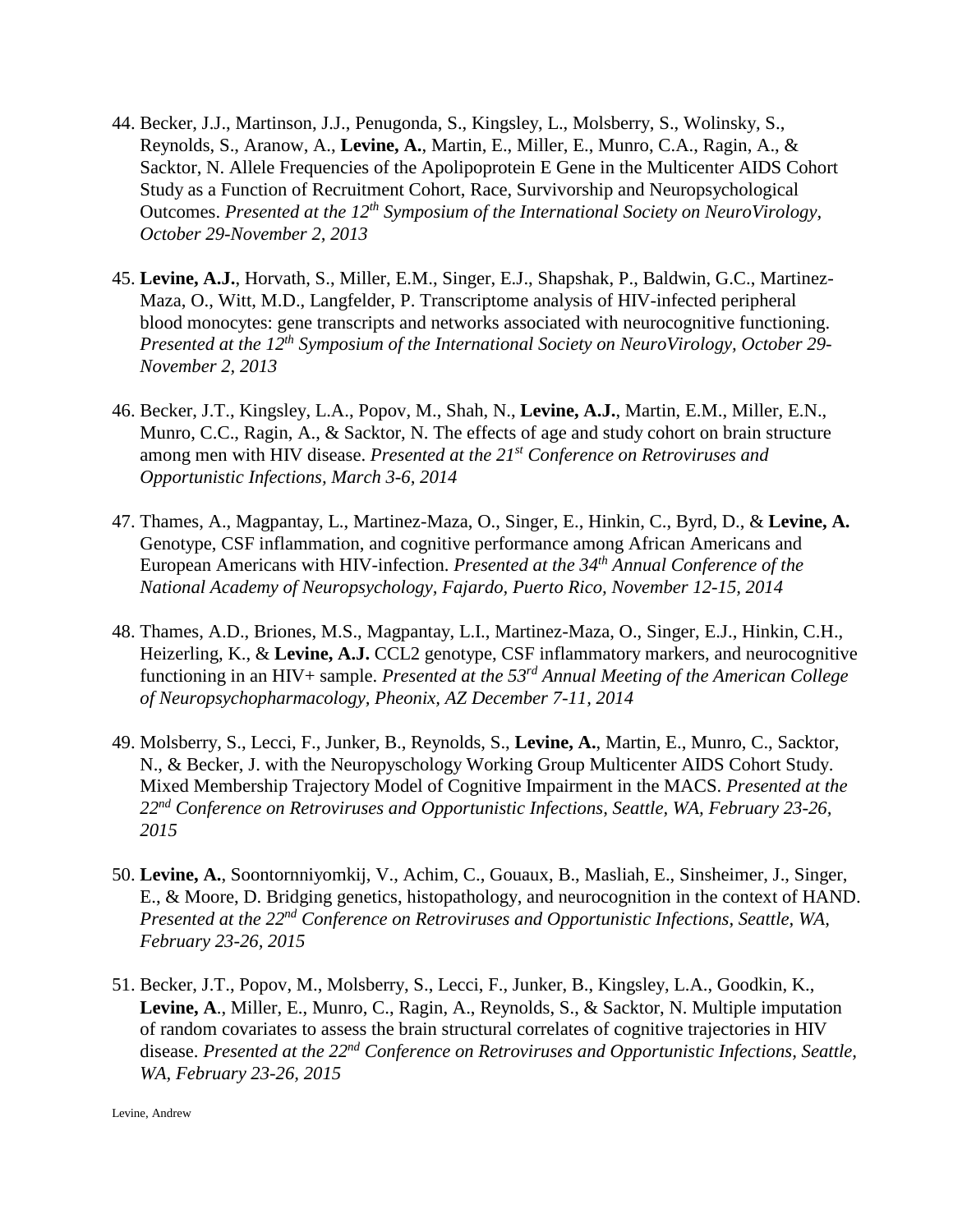- 52. Sacktor, N., Reynolds, S., Skolasky,R., Munro, C., Becker, J., Martin, E., Ragin, A., **Levine, A.**, & Miller, E. Frequency of HIV-associated neurological disorders over four years of follow-up: results from the Multicenter AIDS Cohort Study. *Presented at the American Academy of Neurology 67th Annual Meeting, Washington, D.C., April 18-25, 2015*
- 53. Thames, A.D., Briones, M., Magpantay, L., Singer, E.J., Martinez-Maza, O., Panos, S., Hinkin, C.H., & **Levine, A.J.** HIV+ APOE4 carriers are at risk for neurocognitive impairment due to greater disease severity and CSF inflammation*. Presented at the 21st meeting for the Society for Neuroimmune Pharmacology, Miama, FL, April 22-25, 2015*
- 54. **Levine, A.**, Quach, A., Miller, E., Vatakis, D., Singer, E., Shapshak, P., Martinez-Maza, O., Witt, M., Langfelder, P., & Horvath, S. Gene expression changes in monocytes predict neurocognitive dysfunction two years later. *Presented at the 13th meeting of the International Society on NeuroVirology, San Diego, CA, June 2-6, 2015*
- 55. Horvath, S. & **Levine, A**. HIV-1 viremia accelerates age of human cortex and blood cells. *Presented at the 13th meeting of the International Society on NeuroVirology, San Diego, CA, June 2-6, 2015*
- 56. Bryant, A.K., Moore, D.J., Burdo, T.H., Lakritz, J.R., Gouaux, B.A., Soontornniyomkij, V., Achim, C.L., Masliah, E., Grant, I., **Levine, A.J.**, Ellis, R.J. Plasma soluble CD163 is associated with postmortem brain pathology in human immunodeficiency virus infection. *Presented at the 14th meeting of the International Society on NeuroVirology, Toronto, Canada, October 25-28, 2016*
- 57. Gruenewald, A., Kim, I.J., Kolson, D., Vatakis, D. & **Levine, A**. Preclinical studies of Bardoxolone for the prevention and treatment of HIV-associated neurocognitive disorders. *Presented at the 14th meeting of the International Society on NeuroVirology, Toronto, Canada, October 25-28, 2016*
- 58. Molsberry, S.A., Cheng, Y., Kingsley, L., Becker, J.T., Jacobsen, L. **Levine, A.**, Martin, E., Munro, C.A., Ragin, A., & Sacktor, N. for the Neuropsychology Working Group of the MACS. Cluster Analysis of Neuropsychological Test Performance at the Time of First Cognitive Classification in the Multicenter AIDS Cohort Study. *Presented at the 14th meeting of the International Society on NeuroVirology, Toronto, Canada, October 25-28, 2016*
- 59. Quash, A., Horvath, S., Vatakis, D., Martinez-Maza, O., Shapshak, P., Witt, M., Singer, E., **Levine, A**. Peripheral blood monocyte transcriptome at baseline implicates Wnt-signaling pathway in later neurocognitive change. *Presented at the 14th meeting of the International Society on NeuroVirology, Toronto, Canada, October 25-28, 2016*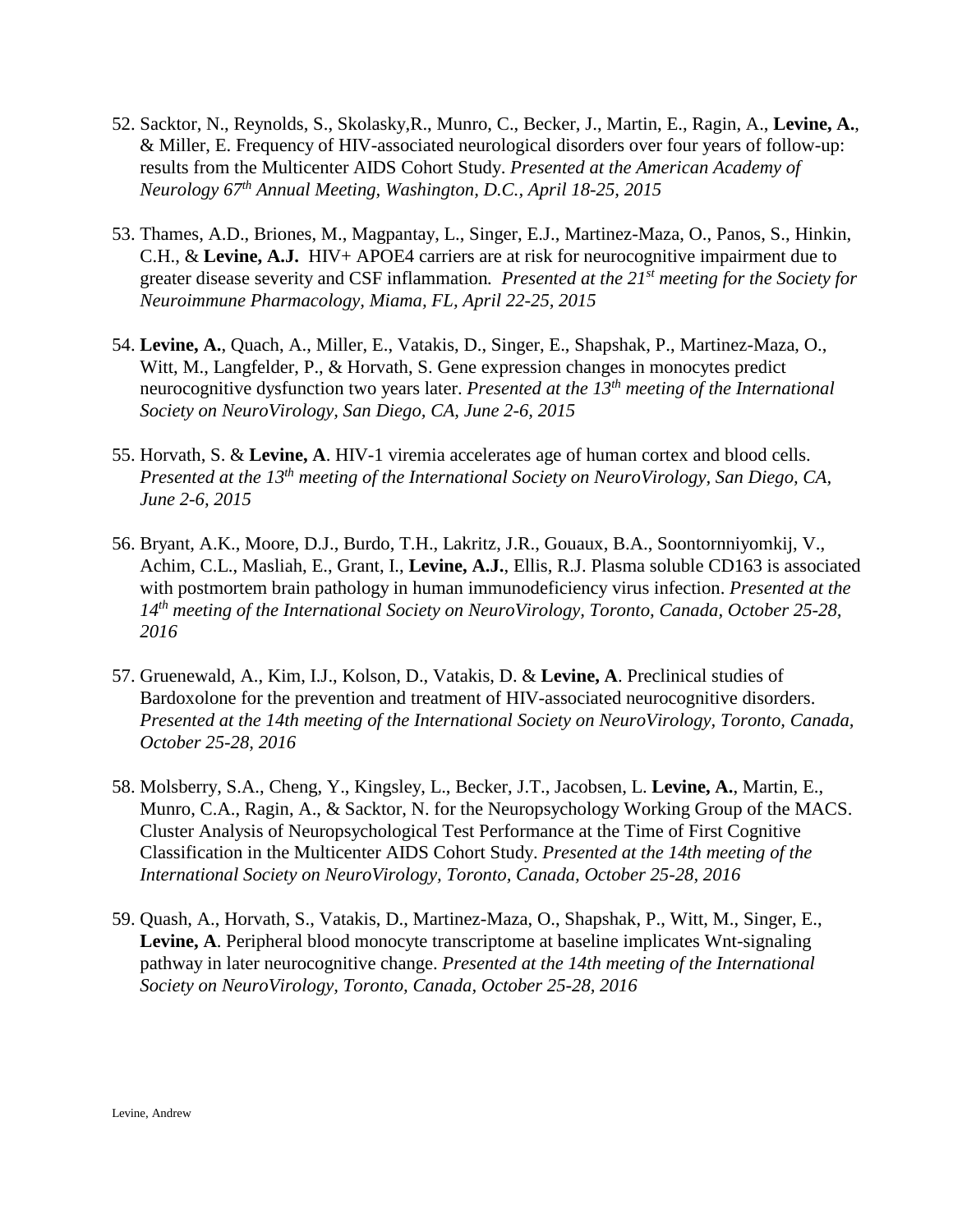- 60. **Levine, A.**, Martin, E., Sacktor, N., Munro, C., & Becker, J. Suboptimal effort in HIV neuropsychological research studies: does it influence estimated prevalence rates of HIV-associated neurocognitive disorders (HAND)? *Presented at the 45st annual conference of the International Neuropsychological Society, New Orleans, USA, February 1-4, 2017*
- 61. Erlandson, K.M., Zhang, L., Jacobson, L., Becker, J., Munro, C., Lake, J., Martin, E., **Levine, A.**, Brown, T., & Sacktor, N. Effects of age and obesity on neurocognitive performance in the macs cohort. *Presented at the 22nd Conference on Retroviruses and Opportunistic Infections, Seattle, WA, February 13-16, 2017*
- 62. Kaur, H., Hulgan, T., Fennema-Notestine., C, Smieszek., S, Letendre,. S, Ellis, R., Bush, W., Soontornniyomkij, V., Moore, D., Masliah, E., Sinsheimer, J., Barnholtz-Sloan, J., Samuels, D., **Levine, A.**, Kallianpur, A. Common SNPs in the HFE (Hemochromatosis) Gene are Associated with Neurocognitive Impairment and Aging-Related Neurodegenerative Processes in HIV+ Adults. *Presented at the 8th International Workshop on HIV & Aging, New York, NY, October 2-3, 201*7
- 63. Wu, M., Fatukasi, O., Yang, S., Alger, J., Barker, P., Kim, T., **Levine, A.**, Martin, E., Munro, C., Parrish, T.B., Ragin, A.B., Sacktor, N., Seaberg, E., & Becker, J.T. Brain white matter hyperintensities, HIV disease, cognition and diabetes. *Presented at the 23rd Conference on Retroviruses and Opportunistic Infections, Boston, Massachusetts, MA, March 4-7, 2018*
- 64. Molsberry, S.A., Cheng, Y., Kingsley, L., Jacobson, L., **Levine, A.**, Martin, E., Miller, E., Munro, C., Ragin, A.B., Sacktor, N., & Becker, J.T. Neuropsychological phenotypes in the MACS. *Presented at the 23rd Conference on Retroviruses and Opportunistic Infections, Boston, Massachusetts, MA, March 4-7, 2018*
- 65. Wang, Z., Cheng, Y., Molsberry, S.A., Kingsley, L., **Levine, A.**, Martin, E., Miller, E., Munro, C., Ragin, A.B., Sacktor, N., Seaberg, E., Becker, J.T. Classifying cognitive status in HIVinfected men by multivariate normative comparison. *Presented at the 23rd Conference on Retroviruses and Opportunistic Infections, Boston, Massachusetts, MA, March 4-7, 2018*
- 66. Sundermann, E.E., **Levine, A**., Horvath, S., Moore, D.J., and the HNRP Group. Inflammation-Related Genes are Associated with Accelerated Aging in HIV. *Presented at the Annual Meeting of the American Association of Geriatric Psychiatry, Honolulu, Hawaii. March 2018*
- 67. Sinsheimer, J., Horvath, S., Moore, M., Soontornniyomkij, V., Achim, C., Gouaux, B., & **Levine, A.** NFE2L2 haplotypes are associated with HIV-associated neurocognitive impairment and intermediate phenotypes. *Presented at the 15th meeting of the International Society on NeuroVirology, Chicago, Illinois, April 10-14, 2018*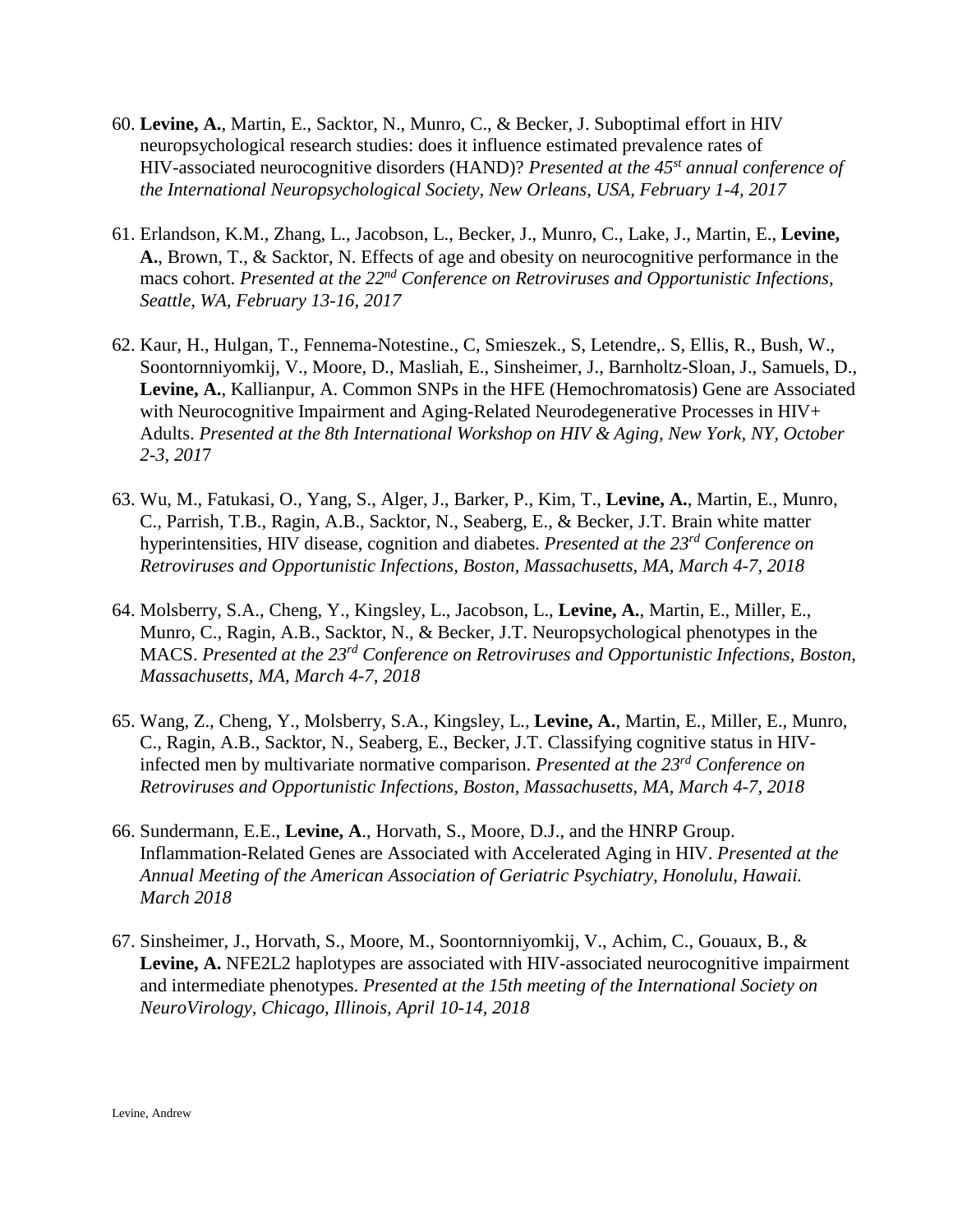- 68. Soontornniyomkij, V., Moore, D.J., Gouaux,B., Soontornniyomkij, B., Sinsheimer, J.S., Ellis, R.J., Letendre, S.L., Jeste, D.V., & **Levine, A.J.** Cerebral amyloid-β plaques link host genotypes to neurocognitive impairment among HIV-infected adults. *Presented at the 15th meeting of the International Society on NeuroVirology, Chicago, Illinois, April 10-14, 2018*
- 69. **Levine, A.**, Phillips, N., Heany, S., Stein, D., Zar, H., Kobor, M., Lin, D., Hoare, J., & Horvath, S. Perinatally acquired HIV infection and epigenetic age acceleration in South African adolescents. *Presented at the 15th meeting of the International Society on NeuroVirology, Chicago, Illinois, April 10-14, 2018*
- 70. **Levine, A.**, Munro, C., Sacktor, N., Horvath, S., Becker, J., & Martin, E. Intra-individual variability in neurocognitive performance: no influence due to HIV status or self-reported effort. *Presented at the 15th meeting of the International Society on NeuroVirology, Chicago, Illinois, April 10-14, 2018*
- 71. Sundermann, E.E., Bondi, M.W., Soontornniyomkij, V., **Levine, A**., & Moore, D.J. Detecting amnestic MCI (aMCI) among HIV+ individuals with high rates of HIV-associated neurocognitive disorder (HAND). *Presented at the 15th meeting of the International Society on NeuroVirology, Chicago, Illinois, April 10-14, 2018*
- 72. Sundermann, E.E., **Levine, A.J.**, Paolillo, E.W., Masliah, E., Adame, A., Gouaux, B, Soontornniyomkij, V., Letendre, S., Moore, D.J., and the HNRP Group. The relationship between synaptodendritic neuropathology and HIV-associated neurocognitive disorders is moderated by age. *Presented at the 9th International Workshop on HIV & Aging 2018, New York, NY, September 13-14, 2018*
- 73. Rubin, L.H., Springer, G., Martin, E., Seaberg, E.C., Sacktor, N., **Levine, A.**, Valcour, V., Young, M., Becker, J.T., & Maki, P.M. Depression is a stronger predictor of executive dysfunction in HIV+ women than men. *Presented at the 24th Conference on Retroviruses and Opportunistic Infections, Seattle, WA, March 4-7, 2019*
- 74. Li, Y., Wang, Z., Cheng, Y., Becker, J.T., Martin, E., **Levine, A.**, Rubin, L.H., Ragin, A.B., & Sacktor, N. Neuropsychological changes in Efavirenz switch regimens in MACS. *Presented at the 24th Conference on Retroviruses and Opportunistic Infections, Seattle, WA, March 4-7, 2019*
- 75. Sundermann, E., Hussain, M., Moore, D.J., Horvath, S., & **Levine, A.** Inflammation-related genes are associated with accelerated aging in HIV. *Presented at the 24th Conference on Retroviruses and Opportunistic Infections, Seattle, WA, March 4-7, 2019*
- 76. Wu, M., Yang, S., Hetherington, H., Kim, T., Alger, J., Barker, P.B., Parrish, T.B., **Levine, A.**, Martin, E., Munro, C., Ragin, A.B., Sacktor, N.W., Seaberg, E.C., & Becker, J.T. White matter hyperintensities increase as a function of CVD risk and HIV disease. *Presented at the 24th Conference on Retroviruses and Opportunistic Infections, Seattle, WA, March 4-7, 2019*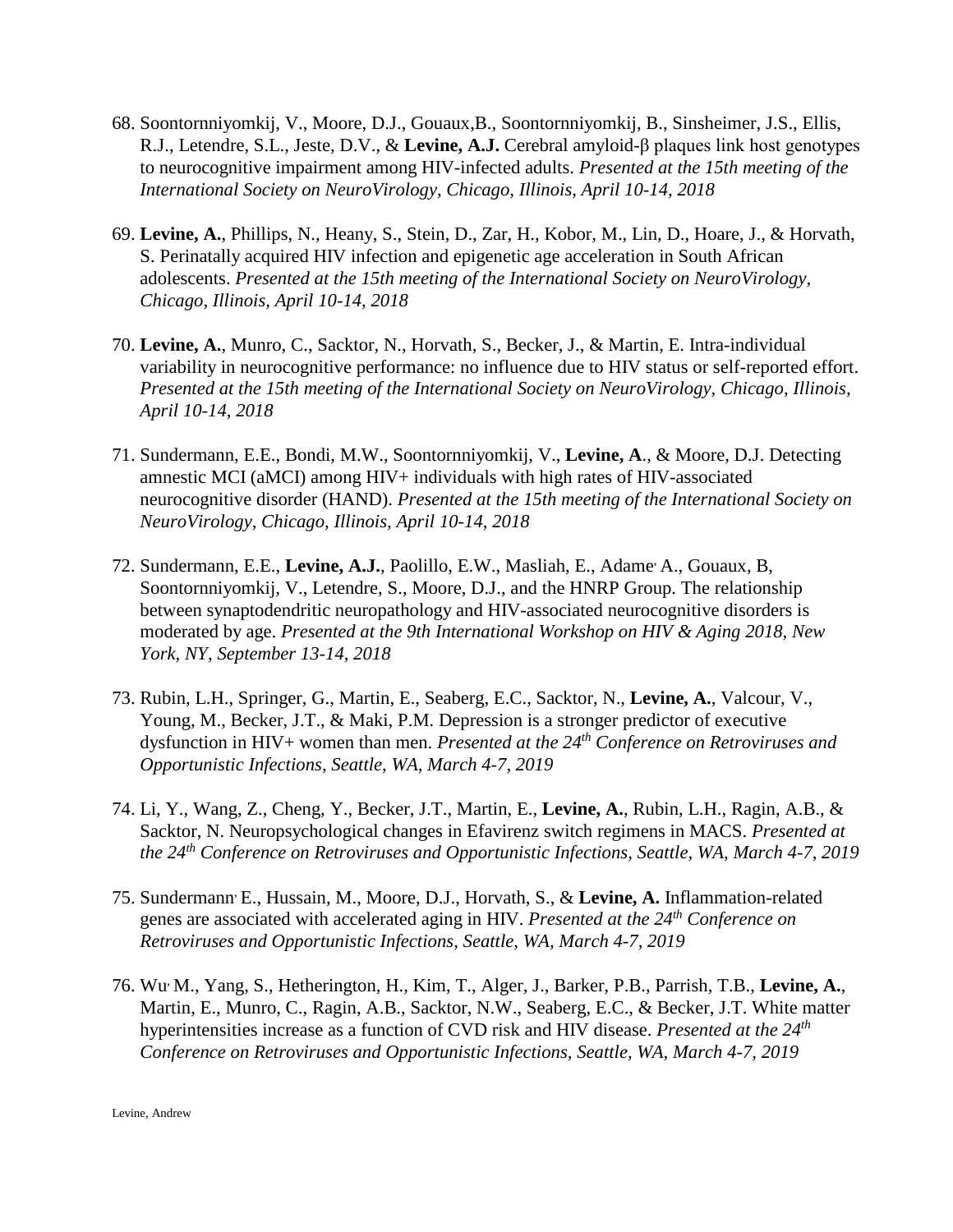- 77. Qu, Y., Wang, Z., Cheng, Y., Kingsley, L., **Levine, A.**, Martin, E., Munro, C., Ragin, A.B., Rubin, L.H., Sacktor, N.W., Seaberg, E.C., & Becker, J.T. Legacy effects on cognitive functions among HIV-infected men. *Presented at the 24th Conference on Retroviruses and Opportunistic Infections, Seattle, WA, March 4-7, 2019*
- 78. Rubin, L.H., Gustafson, D., Hawkins, K.L., Zhang, L., Jacobson, L., Becker, J.T., Munro, C., Lake, J.E., Martin, E., **Levine, A.**, Brown, T.T., Sacktor, N.W., & Erlandson, K.M. Total and central obesity predict cognitive decline: Multicenter AIDS Cohort Study. *Presented at the 24th Conference on Retroviruses and Opportunistic Infections, Seattle, WA, March 4-7, 2019*
- 79. Hoare, J., Phillips, N., Heany, S., Stein, D., Zar, H, Horvath, S, & **Levine, A.** Accelerated epigenetic aging in perinatally acquired HIV infected South African adolescents is related to altered development of brain structures. *Presented at the 10th International Workshop on HIV Paediatrics, Amsterdam July 2018*
- 80. Hwang, Y.J., Nouraie, S.M., Becker, J.T., Chang, D., French, A., Kunisaki, K.M., **Levine, A.**, Martin, E., McCormack, M.C., Sactor, N., Weinstein, A.M., & Morris, A. Association between lung and cognitive dysfunction in men with hiv infection. *Presented at the 25th Conference on Retroviruses and Opportunistic Infections, Boston, MA, March 8-11, 2020*
- 81. Saylor, D., Molsberry, S.A., Seaberg, E.C., Cheng, Y., **Levine, A.**, Martin, E., Munro, C., Palella, F., Becker, J., & Sacktor, N. Statin use and cognitive performance in the multicenter aids cohort study. *Presented at the 26th Conference on Retroviruses and Opportunistic Infections, (Virtual), March 7-10, 2021*
- 82. Anderson, A.M., Bhondoekhan, F., Curanovic, D., Connelly, M., Otvos, J., Post, W., Michos, E.D., Lahiri, C.D., Wolinsky, S., **Levine, A.**, Seaberg, E.C., Rubin, L., Vance, D., & Becker, J. GlycA is associated with neuropsychological impairment in predominantly HIV+ men. *Presented at the 26th Conference on Retroviruses and Opportunistic Infections, (Virtual), March 7-10, 2021*

#### **INVITED TALKS & PRESENTATIONS**

- 1. **Levine, A.J.** Frontotemporal Lobar Degeneration and Related Syndromes. *Presented at NIBBL seminar, Department of Neuropsychology, UCLA-Semel Institute for Neuroscience and Human Behavior. April 9, 2009*
- 2. **Levine, A.J.** HIV-Associated Neurocognitive Disorders. *Presented at Neurologic and Neuropsychiatric Syndromes Course, Department of Neuropsychology, UCLA-Semel Institute for Neuroscience and Human Behavior. June 11, 2009*
- 3. **Levine, A.J.** The Genetics of HIV-Associated Neurocognitive Disorder. *Presented at NIBBL seminar, Department of Neuropsychology, UCLA-Semel Institute for Neuroscience and Human Behavior. March 25, 2010*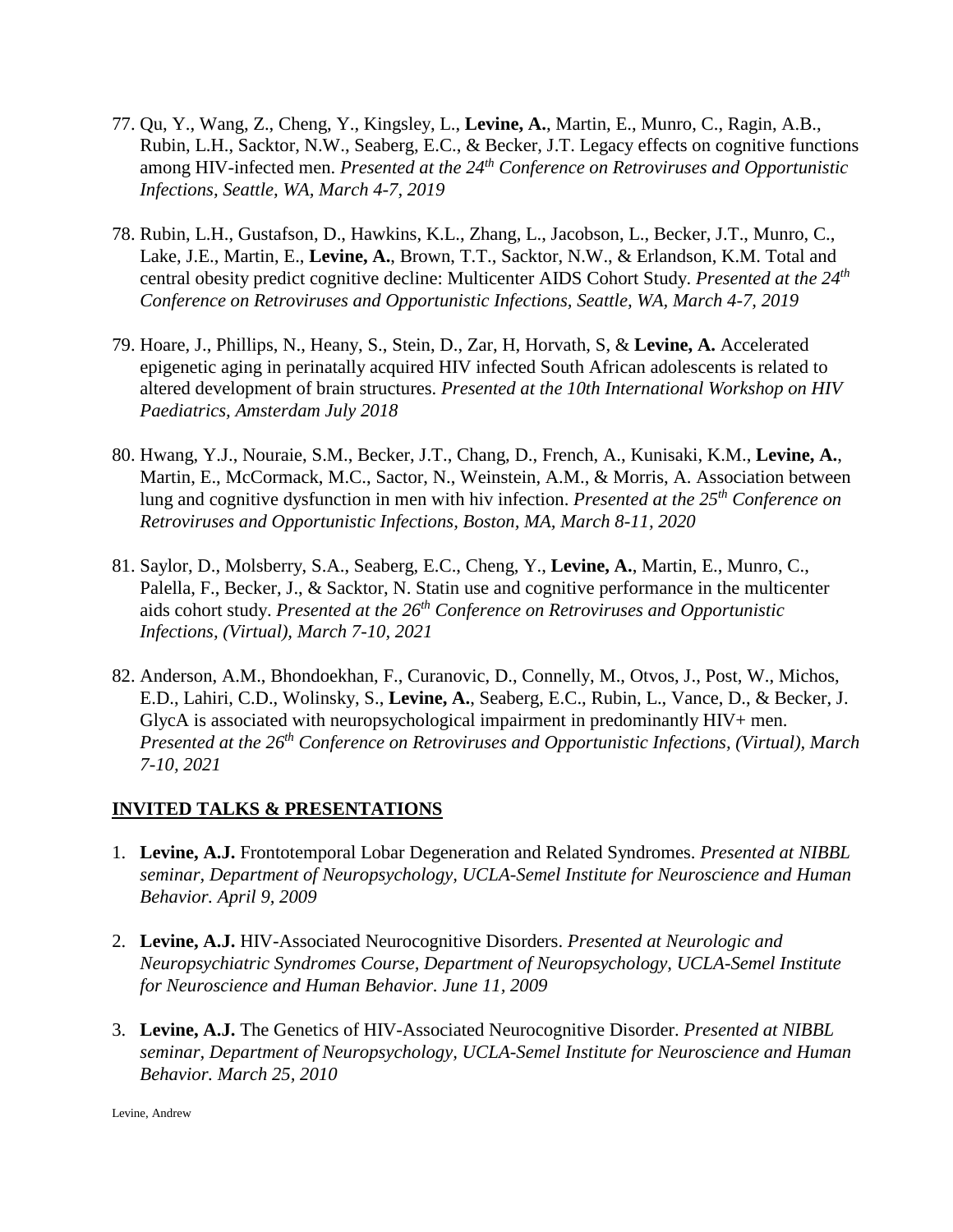- 4. **Levine, A.J.** The Neuropsychology of Infectious Diseases. *Presented at Neurologic and Neuropsychiatric Syndromes Course, Department of Neuropsychology, UCLA-Semel Institute for Neuroscience and Human Behavior. May 7, 2010*
- 5. **Levine, A.J.** Genetic studies of HIV-associated neurocognitive disorders. *Presented at the Multicenter AIDS Cohort Study Working Group Meeting, October 19, 2010*
- 6. **Levine, A.J.** Genetic studies of NeuroAIDS in the NNTC. *Presented at the National NeuroAIDS Tissue Consortium Scientific Leadership Group Meeting, October 28, 2010*
- 7. **Levine, A.J.,** Genetic risk factors for HIV-associated neurocognitive disorders. *Presented at the 91st annual convention of the Western Psychological Association, April 28th, 2011*
- 8. **Levine, A.J.** HIV-Related Neurobehavioral Aberrations. *Invited talk for the Northern California Neuropsychological Forum, October 26th, 2011*
- 9. **Levine, A.J.** Case presentation of HIV-associated neurocognitive disorder. *Invited talk for the Northern California Neuropsychological Forum, March 21st, 2012*
- 10. **Levine, A.J.** Longitudinal analysis of interactive effects of host genotype, stimulant use, and HIV status upon neurocognitive functioning. *Presented at the 11<sup>th</sup> Symposium of the International Society on NeuroVirology, May 31, 2012*
- 11. **Levine, A.J.** Genomic, Transcriptomic, and Epigenomic Studies in the Multicenter AIDS Cohort Study. *Presented at the Annual MACS/WIHS Meeting, November 7, 2014*
- 12. **Levine, A.J.** Neuropsychological manifestations of HIV-1 infection. *Presented for the UCLA School of Epidemiology, May 27, 2016*
- 13. **Levine, A**. Peripheral blood monocyte transcriptome at baseline implicates Wnt-signaling pathway in later neurocognitive change. *Presented at the 14th meeting of the International Society on NeuroVirology, Toronto, Canada, October 25-28, 2016*
- 14. **Levine, A.J.** HIV-associated neurocognitive disorders: fact or fiction? *Presented for the UCLA School of Epidemiology, May 10, 2017*
- 15. **Levine, A.J.**, Suboptimal effort during neuropsychological testing in the MACS: causes, consequences, and solutions. *Presented for the MACS Scientific Works In Progress series*, November 1, 2017
- 16. **Levine, A.J.** HIV-associated neurocognitive disorders: fact or fiction? *Presented for the UCLA School of Epidemiology, May 18, 2018*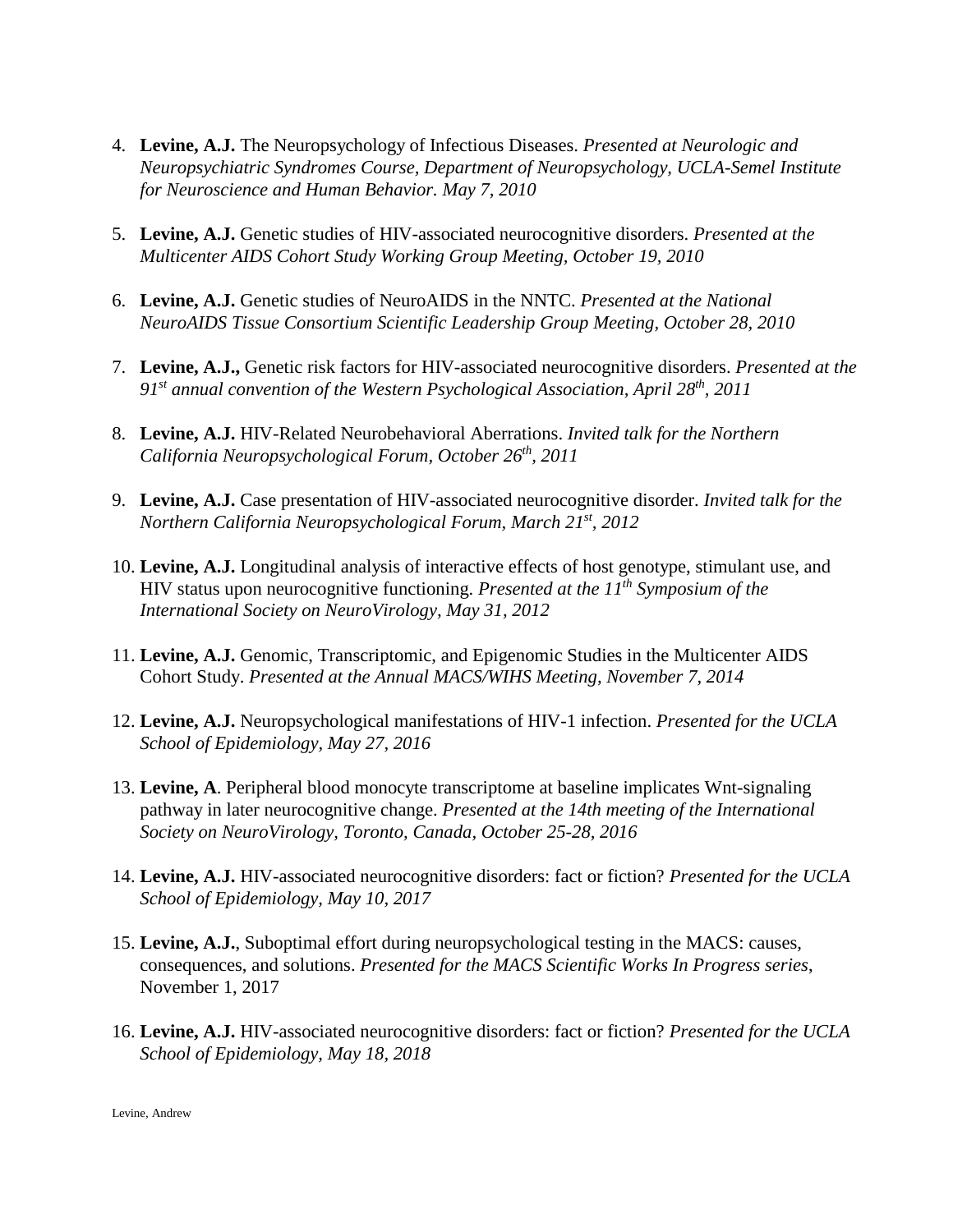- 17. **Levine, A.J.** Bridging molecular genetics and neuropsychology in the study of NeuroHIV. *Presented for the Veterans Administration Medical Center, Long Beach, April 17, 2019*
- 18. **Levine, A.J.** HIV-associated neurocognitive disorders: fact from fiction. *Presented for the UCLA School of Epidemiology, Epidemiology 227 - AIDS: A Major Public Health Challenge. April 19, 2019*
- 19. **Levine, A.J.** HIV-associated neurocognitive disorders: fact from fiction. *Presented for the UCLA School of Epidemiology, Epidemiology 227 - AIDS: A Major Public Health Challenge. May 8, 2020*
- 20. **Levine, A.J.** NeuroCOVID: Current Understanding and Methods of Study through the lens of NeuroHIV. *Presented for the Frank F. LeFever Annual NYNG Conference "From HIV to COVID-19: The Neuropsychology of Infectious Disease". September 16, 2020*
- 21. **Levine, A.J.** Brain Fog among COVID-19 Survivors. *What Happens Next - COVID Spread, Future of Work, Populism and Democracy. November 1, 2020*

#### **RESEARCH SUPPORT Award Dates/Total Award**

#### **Current:**

| R03-NS110476 (Levine)<br>National Institute of Neurological Disorders and Stroke<br>Causes and consequences of suboptimal cognitive<br>effort in the MACS<br>Role: Principal Investigator     | 9/30/18-8/31/21 (NCTE)    |
|-----------------------------------------------------------------------------------------------------------------------------------------------------------------------------------------------|---------------------------|
| R21-MH115825-01 (Levine)<br>National Institute of Mental Health<br>Bardoxolone: a novel treatment for HIV-associated<br>neurocognitive disorders<br>Role: Principal Investigator              | $9/1/18 - 1/30/21$ (NCTE) |
| 2R01-AG034852 (Becker)<br>National Institute on Aging<br>Cardiovascular and HIV/AIDS Effects on<br><b>Brain Structure/Function and Cognition</b><br>Role: Site Principal Investigator         | $9/30/10 - 3/31/21$       |
| U01-HL146333-01 (Detels and Martinez-Maza)<br>National Heart, Lung, and Blood Institute<br>Los Angeles CRS for the MACS/WIHS Combined Cohort Study<br>Role: Co-Investigator<br>Levine, Andrew | $4/15/19 - 3/31/26$       |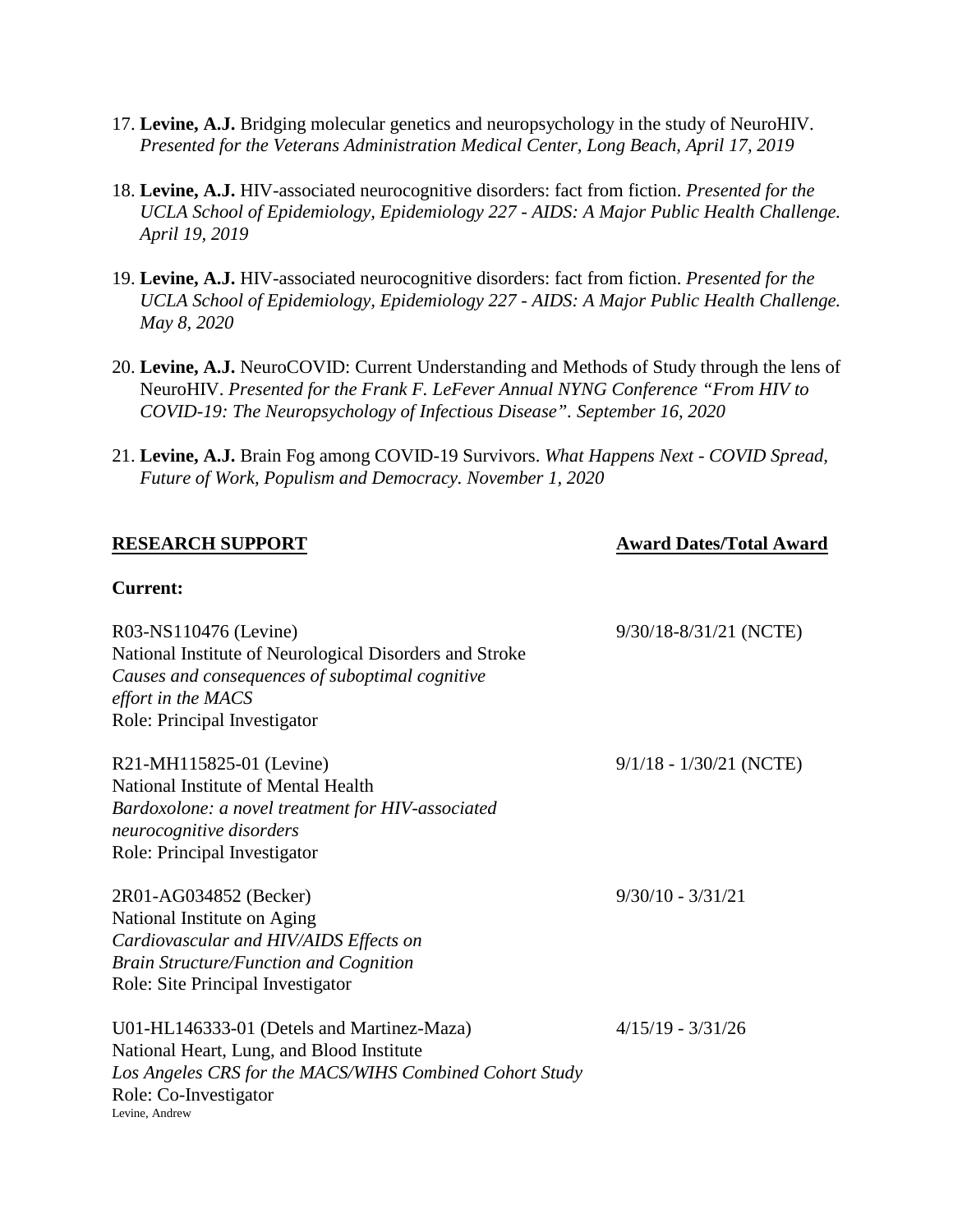## **Previous:**

| R03AG056189 (Kelesidis)<br>National Institute on Aging<br>Humanized mice as a model to study novel therapies for<br>HIV-Associated Neurocognitive Disorders (HAND) in elderly<br>HIV-1 infected individuals<br>Role: Co-Investigator (PI) | $12/1/17 - 11/31/19$ |
|-------------------------------------------------------------------------------------------------------------------------------------------------------------------------------------------------------------------------------------------|----------------------|
| R01MD010680 (Stall)<br><b>Understanding Patterns of Healthy Aging among</b><br>Men Who Have Sex with Men<br>Role: Co-investigator                                                                                                         | $9/25/15 - 6/30/19$  |
| R21MH107327-01 (Levine and Hoare)<br>National Institute of Mental Health<br>Epigenetic and Psychosocial Drivers of NeuroHIV in<br>HIV+ South African Adolescents<br>Role: Co-Principal Investigator                                       | $6/1/16 - 5/31/19$   |
| R01MH096648 (Levine and Moore)<br>National Institute of Mental Health<br>A multisystems study of HIV neuropathogenesis:<br>genetics-neuropathology-behavior<br>Role: Co-Principal Investigator                                            | $9/6/12 - 5/31/18$   |
| R21AG046954 (Horvath and Levine)<br>National Institute on Aging<br>Cross-tissue study of an accelerated epigenetic<br>aging mechanism caused by HIV<br>Role: Co-Principal Investigator                                                    | $9/15/15 - 4/30/17$  |
| R01DA030913 (Levine and Horvath)<br>National Institute on Drug Abuse<br>Pathways to HIV-associated neurocognitive disorders:<br>A systems biology approach<br>Role: Co-Principal Investigator                                             | $8/1/10 - 7/31/16$   |
| U24MH100929 (Singer)<br>National Institute of Neurological Disorders and Stroke<br><b>National Neurological AIDS Bank</b><br>Role: Co-Investigator                                                                                        | $6/1/13 - 5/31/16$   |